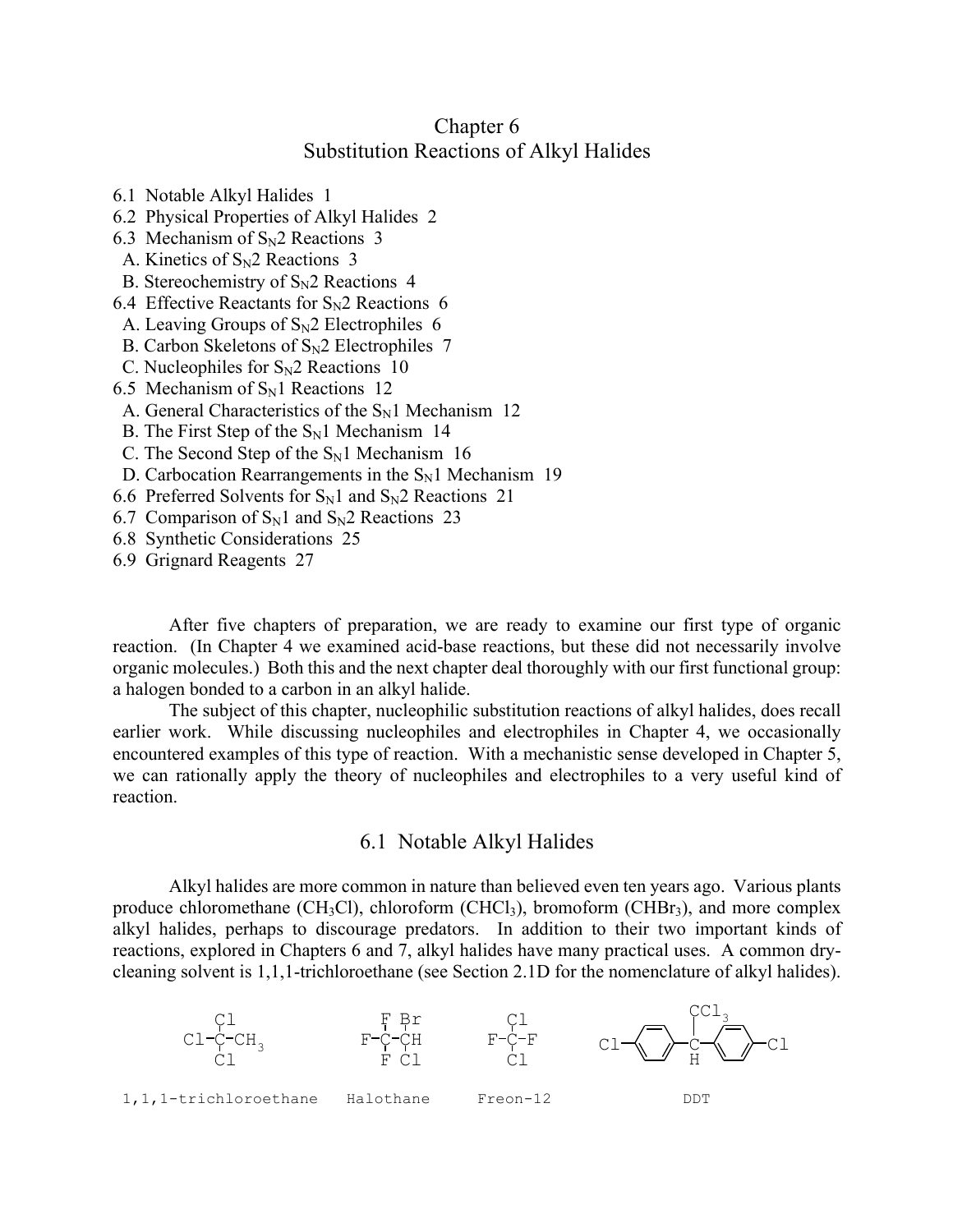Dichloromethane (methylene chloride,  $CH_2Cl_2$ ) is a common laboratory solvent and industrial degreaser. Halothane is an inhalation anesthetic, and chloroethane ( $CH_3CH_2Cl$ , bp 12 $^{\circ}$ C) is a local anesthetic, which numbs by its fast, endothermic evaporation. Freon-12 and other chlorofluorocarbons (CFC's) are refrigerants and aerosol propellants, which are no longer used because they lead to ozone depletion in the stratosphere (Section 23.5). Various chlorinated insecticides, such as DDT, have saved human lives by controlling insect infestations, while sometimes harming the environment. Evidence suggests that chlorinated compounds can mimic estrogens and diminish reproductive capacity in humans.

Some alkyl halides can be made by free-radical halogenation of alkanes (Section 23.2), but in the laboratory they are usually made from alkenes (Section 8.8A) and alcohols (Section 10.5C).

## 6.2 Physical Properties of Alkyl Halides

Let us next consider three of the physical properties of alkyl halides: boiling point, solubility, and density. Examine a plot of the boiling points for the smaller unbranched alkanes and their 1-haloalkane derivatives:



boiling points of unbranched alkanes and 1-haloalkanes

Note two important trends. Within one "family" of compounds (e.g., the alkanes, R-H, or the alkyl fluorides, R-F), as the number of carbons increases, the boiling point increases. Dispersion forces account for this phenomenon among alkanes (Section 2.5). These same forces operate among the alkyl halides. As the number of carbons increases, the surface area of the molecule and dispersion forces also increase. The increase in this intermolecular force raises the boiling point.

We can note a second trend in Figure 6.1. For a given number of carbon atoms, the boiling point increases from alkane to alkyl fluoride to alkyl chloride to alkyl bromide to alkyl iodide. Which intermolecular force increases during this change? The larger the halogen atom is, the greater the surface area of its molecule, and the greater the dispersion forces. Although dispersion forces often seem less important than dipole-dipole forces and hydrogen bonds, they can be a critical factor.

A second physical property of alkyl halides is their solubility in various solvents. What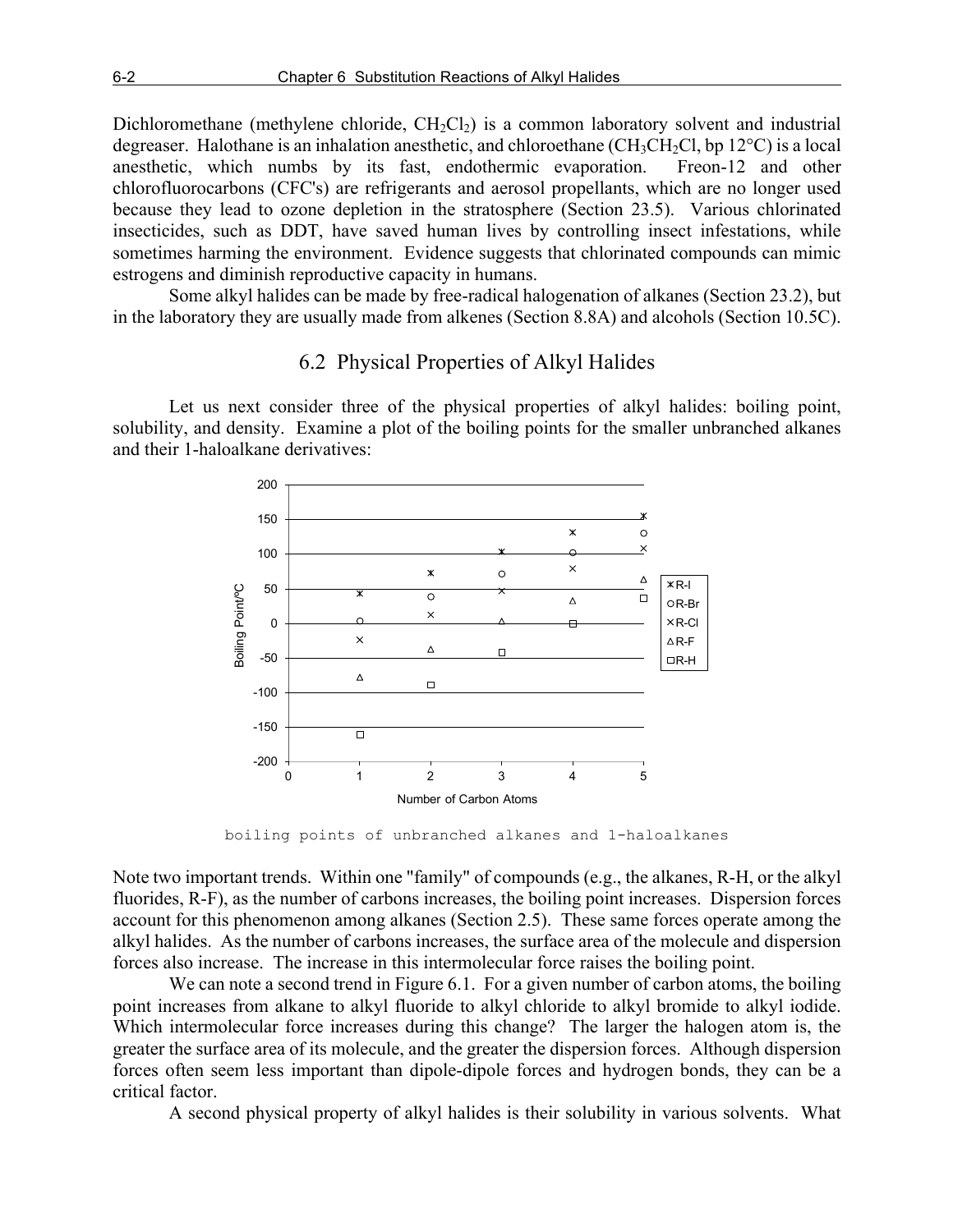kind of solvent should best dissolve these compounds? Consider the polarity of alkyl halides. A simple, monohalide has only one polar bond: the bond between the halogen and the carbon. Thus simple alkyl halide molecules have little polarity. Therefore, solvents of little or no polarity, such as diethyl ether or hexane, readily dissolve alkyl halides. In contrast, water is too polar to dissolve these compounds.

A third physical property of alkyl halides is density. Common unhalogenated solvents, such as diethyl ether and hexane, are less dense than water. In contrast, common halogenated solvents, such as dichloromethane and trichloromethane (chloroform), are denser than water because of their heavy halogen atoms. These two rules of thumb can help distinguish layers of organic and aqueous solutions in the laboratory.

Puzzle 6.1 —

Which has the higher boiling point, 1-chlorobutane or 2-chloro-2-methylpropane? Explain in terms of intermolecular forces.

Puzzle  $6.2$  —

(a) Chlorofluorocarbons (CFC's) have been implicated in the depletion of the ozone layer in the stratosphere. Before being banned by many countries, CFC's were used as refrigerants and aerosol propellants, which need relatively low boiling points. Which CFC has the higher boiling point, trichlorofluoromethane (Freon 11) or dichlorodifluoromethane (Freon 12)? Explain.

(b) Replacements for CFC's must also have low boiling points. Which possible replacement has the higher boiling point, 1,1-dichloro-2,2,2-trifluoroethane or 1,1,1,2-tetrafluoroethane? Explain.  $\overline{\phantom{a}}$  , and the contract of the contract of  $\overline{\phantom{a}}$ 

6.3 Mechanism of  $S_N$ 2 Reactions

It is time for our first type of organic reaction. Only a clear picture of the mechanism allows real understanding of a reaction. The mechanism of our first organic reaction is revealed by two kinds of studies: kinetic and stereochemical.

### 6.3A Kinetics of  $S_N$ 2 Reactions

As noted in Chapter 5, kinetic studies commonly provide information about mechanisms. Consider the reaction:

 $CH_3$  CH<sub>3</sub>  $CH_3$  $CH_3CH_2-CH-Br$  +  $HO^ \longrightarrow$   $CH_3CH_2-CH-OH$  +  $Br^-$ 2-bromobutane 2-butanol

Here an alkyl bromide produces its corresponding alcohol in propanone (acetone) solvent. The reaction rate is found to be directly proportional to both reactant concentrations. Thus the rate equation takes this form: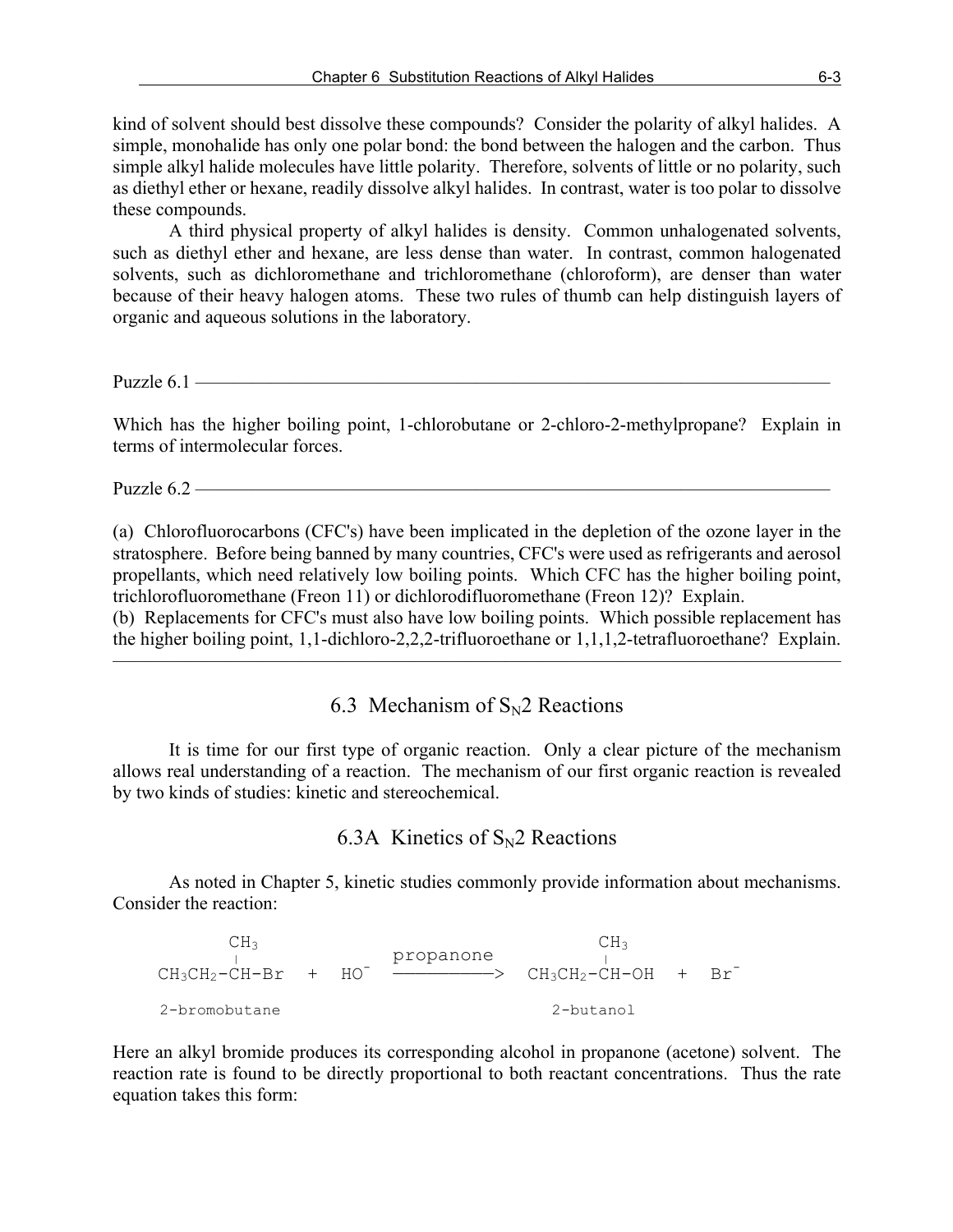$rate = k[RA-Br][HO]$ 

The reaction is first order in each reactant. Evidently, both reactants react in (or possibly before) the rate-limiting step. This fact is most easily explained by a concerted reaction with a one-step mechanism, where the one step brings both reactants together. This is called a **bimolecular** reaction because two molecules react in the rate-limiting step.

Puzzle  $6.3$  —

(a) How would tripling the concentrations of both reactants affect the rate of the above reaction? (b) How would halving the concentrations of both reactants affect the rate of the above reaction?

———————————————————————————————————————

# 6.3B Stereochemistry of  $S_N2$  Reactions

To learn more about reaction mechanisms, a second aspect of reactions is often studied: stereochemistry. A useful stereochemical experiment identifies the stereoisomer produced from a particular reactant stereoisomer. Note that the 2-bromobutane reactant and the 2-butanol product both contain chiral atoms and so exist as *R* and *S* enantiomers (Section 3.2A). If only the *R* enantiomer of 2-bromobutane is used for reaction, only the *S* enantiomer of 2-butanol, and none of the *R* enantiomer, is found as product.

Which one-step mechanism is consistent with this stereochemical evidence? Let us consider two approaches by which the hydroxide ion might displace the bromine from 2 bromobutane. The first approach is frontal:



Such a frontal approach, where the nucleophile displaces the departing bromine on the same side of the electrophile, would retain the configuration at the chiral atom. Thus, the *R* enantiomer of 2 butanol would result, not the actual *S* product. Evidently the reaction does not proceed by frontal approach.

Alternatively, the nucleophile might arrive at the back:

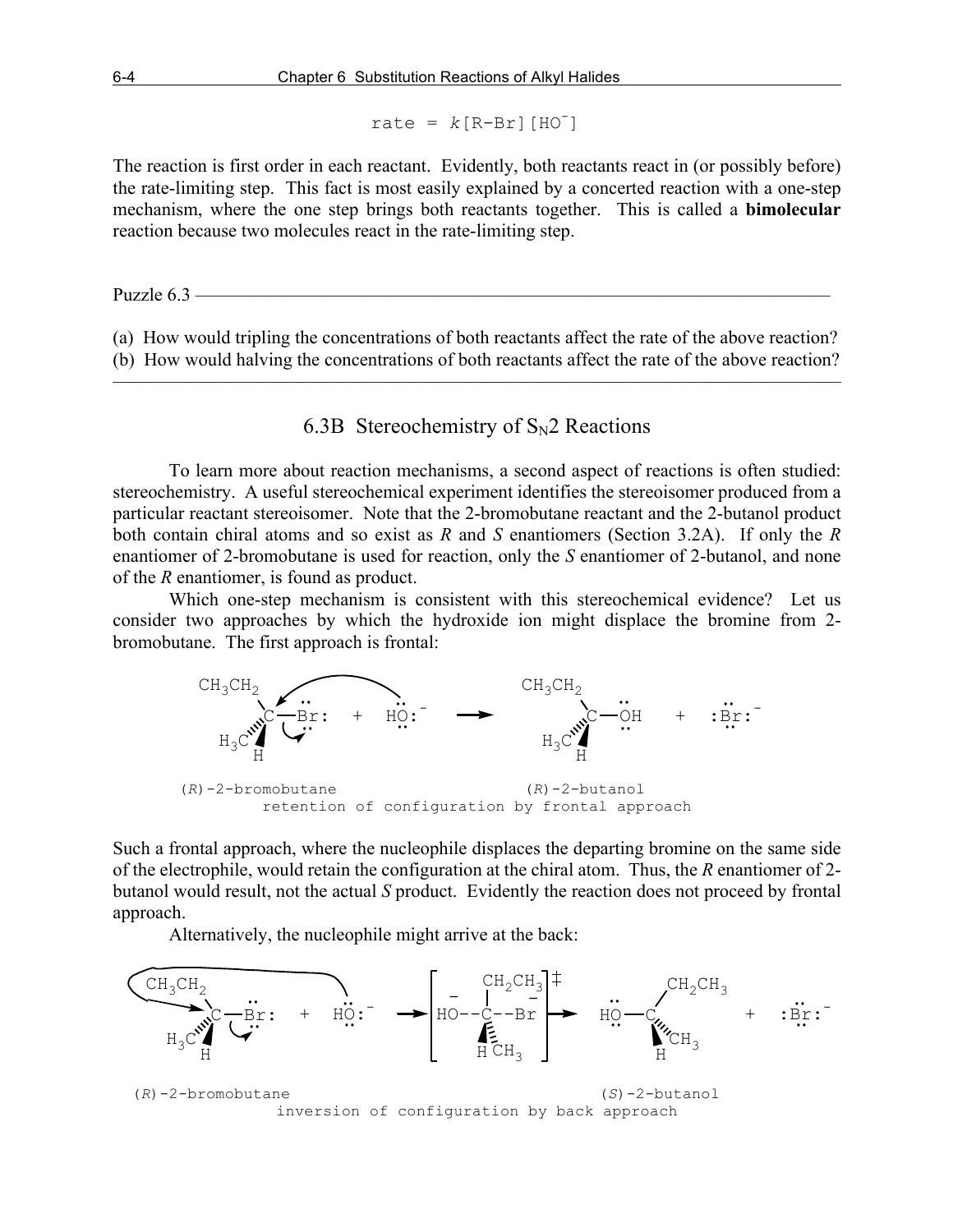By engaging the back of the carbon holding the leaving atom, a nucleophilic lone pair of the hydroxide ion not only expels the bromine with its bonding electrons, but also repels the bonding electrons of the hydrogen, ethyl, and methyl groups on the reacting carbon. In the transition state the reacting carbon has become trigonal bipyramidal. Its bonds to the hydrogen, ethyl, and methyl groups lie in one plane, while the hydroxide and bromine sit at the apexes of the pyramids. In the product the chiral atom has returned to  $sp^3$  hybridization and its configuration has been inverted. Thus, (*S*)-2-butanol is produced by this mechanism, in agreement with the experiment. Other similar experiments have indicated that this kind of reaction always proceeds by such a one-step mechanism, where the nucleophile engages the back of the electrophile's carbon to invert its configuration.

This mechanism is called  $S_N2$ .  $S_N2$  stands for substitution, nucleophilic, bimolecular. It is bimolecular because both reactants participate in the rate-limiting step. It is a nucleophilic substitution because a nucleophile replaces a leaving group on the electrophile. Figure 6.1 displays the energy-reaction diagram for the above  $S_N2$  reaction.



Figure 6.1 The energy-reaction diagram for the  $S_N2$  reaction of  $(R)$ -2-bromobutane with hydroxide ion.

Note the single transition state and the absence of any intermediate for the one-step mechanism.

The  $S_N2$  reaction featured in this section exemplifies a completely **stereoselective reaction**. A stereoselective reaction does not give equal amounts of all possible stereoisomer products, but preferentially selects one (or sometimes more) stereoisomer product at the expense of another possible stereoisomer. By requiring the nucleophile at the back of the electrophilic carbon, the  $S_N2$  reaction above produces only (*S*)-2-butanol from (*R*)-2-bromobutane. No (*R*)-2butanol forms.

Puzzle 6.4 —

Consider the  $S_N2$  reaction of  $(S)$ -2-bromobutane and hydroxide ion.

(a) Draw the mechanism with electron arrows. Include the three-dimensional structures of organic reactant, transition state, and organic product(s).

———————————————————————————————————————

(b) Name the organic product(s).

(c) How would the energy-reaction diagram for this reaction differ from Figure 6.1?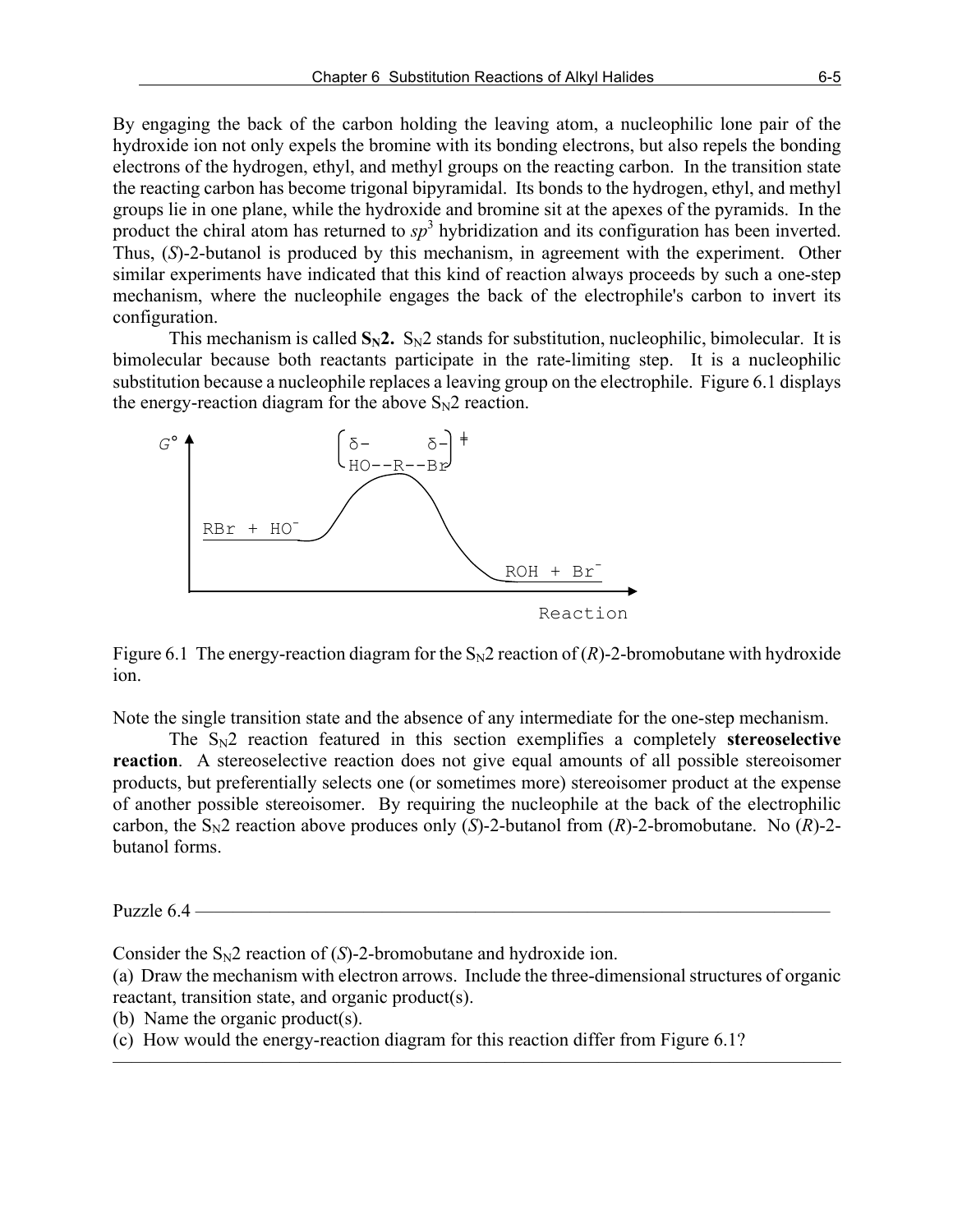### 6.4 Effective Reactants for  $S_N$ 2 Reactions

 $S_N2$  reactions are common and important in organic chemistry. Yet they do not occur between any nucleophile and electrophile. According to Section 4.10, nucleophiles and electrophiles in general have some selectivity. For example, a weak nucleophile reacts only with a strong, reactive electrophile. In the case of  $S_N2$  reactions, we would also expect selectivity among reactants. So which reactants succeed in  $S_N2$  reactions?

### 6.4A Leaving Groups of  $S_N$ 2 Electrophiles

Let us first consider our usual type of electrophile for an  $S_N2$  reaction. It is an alkyl halide, such as the one in our first example above, 2-bromobutane. Other types of electrophiles react in  $S_N2$  reactions and will be considered in Section 10.5C.

Why are many alkyl halides suitable electrophiles for  $S_N2$  reactions? One essential feature is the halogen atom itself. To understand the two ways by which this halogen facilitates an  $S_N 2$ reaction, consider a general  $S_N2$  reaction with an alkyl halide:

$$
\begin{array}{cccc}\n\texttt{nuc:} & \xrightarrow{\delta+1 \dots \delta-} & \texttt{nuc-} & + & \dots \\
& \xrightarrow{\alpha} & \downarrow & & \texttt{nuc-} & + & \dots \\
& & & & & \texttt{muc-} & + & \dots \\
& & & & & & \texttt{muc-} & + \\
& & & & & & & \texttt{muc-} & + \\
& & & & & & & \texttt{muc-} & + \\
& & & & & & & & \texttt{muc-} & + \\
& & & & & & & & \texttt{muc-} & + \\
& & & & & & & & \texttt{muc-} & + \\
& & & & & & & & \texttt{muc-} & + \\
& & & & & & & & & \texttt{muc-} & + \\
& & & & & & & & & \texttt{muc-} & + \\
& & & & & & & & & \texttt{muc-} & + \\
& & & & & & & & & \texttt{muc-} & + \\
& & & & & & & & & \texttt{muc-} & + \\
& & & & & & & & & \texttt{muc-} & + \\
& & & & & & & & & & \texttt{muc-} & + \\
& & & & & & & & & & \texttt{muc-} & + \\
& & & & & & & & & & \texttt{muc-} & + \\
& & & & & & & & & & \texttt{muc-} & + \\
& & & & & & & & & & \texttt{muc-} & + \\
& & & & & & & & & & \texttt{muc-} & + \\
& & & & & & & & & & \texttt{muc-} & + \\
& & & & & & & & & & \texttt{muc-} & + \\
& & & & & & & & & & & \texttt{muc-} & + \\
& & & & & & & & & & & \texttt{muc-} & + \\
& & & & & & & & & & & \texttt{muc-} & + \\
& & & & & & & & & & & \texttt{muc-} & + \\
& & & & & & & & & & & \texttt{muc-} & + \\
& & & & & & & & & & & \texttt{muc-} & + \\
& & & & & & & & & & & \texttt{muc-} & + \\
& & & & & & & & & & & \texttt{muc-} & + \\
& & & & & & & & & & & \texttt{muc-} & + \\
& & & & & & & & & & & \texttt{muc-} & + \\
& & & & & & & & & & & \texttt{muc-} & + \\
& & & & & & & & & &
$$

More electronegative than carbon, the halogen puts a partial positive charge on the carbon bonded to it. Thus, this so-called **α carbon** is an electrophilic atom, attracting an electron-rich nucleophile.

The halogen makes an alkyl halide an electrophile in another way. When leaving the electrophile, the halogen accepts the electron pair from its bond to carbon as an additional lone pair. Such an atom (or group of atoms) that departs from its parent molecule with an electron pair is called a **leaving group,** abbreviated L. According to Section 5.2, reactions tend to yield more stable products more readily. An inverted measure of a leaving group's stability is its basicity.

### **as basicity of L**  $\downarrow$ , stability of L  $\uparrow \&$  S<sub>N</sub>2 rate  $\uparrow$

Note that we consider the leaving group as a *product*, not as part of the electrophile. Having already acquired a new lone pair, it is a base. In general, *a suitable leaving group for an*  $S_N2$ *reaction is a weak base*, that is, it has a strong conjugate acid  $(K_a > 10^{-7})$ . In other words, if H-L is a strong acid, R-L has a good leaving group for an  $S_N2$  reaction. Once again we observe the similarity between the chemistries of hydrogen and carbon.

In fact, all of the halide ions are weak bases and so qualify as good leaving groups. But which halide ion is the best leaving group? We know from Section 4.9A:

 .. .. .. ..  $:$  F:  $^- > :$  Cl:  $^- > :$  Br:  $^- > :$  I: .. .. .. .. basicity of halide ions

because increasing size softens and weakens the base electron pairs. Their ranking as leaving groups is then inverted: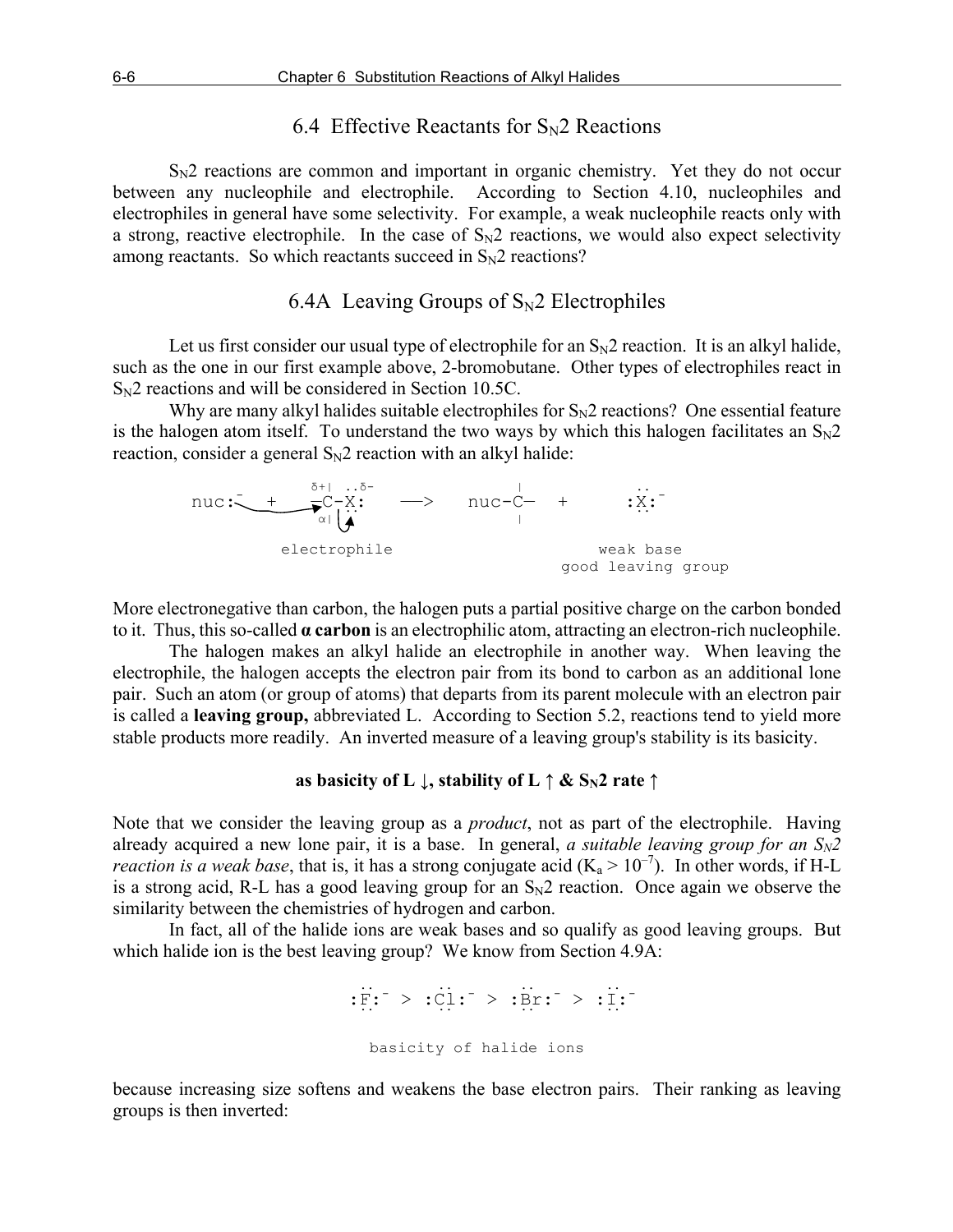.. .. .. .. :I:- > :Br:- > :Cl:- > :F:-  $\cdot \frac{1}{\cdots}$  ... . ... . ... ... ability as leaving group in  $S_N2$  reaction

Although iodide ion is the best halide leaving group, alkyl iodides are more expensive, harder to make, and less available than the other alkyl halides. Consequently, the most common alkyl halides for  $S_N2$  reactions and other reactions are alkyl chlorides and alkyl bromides.

Puzzle  $6.5$  —

Which of the following are good  $S_N2$  leaving groups? Use Table 4.1, as needed. (a)  $CH_3CO_2^-$  (b)  $HO^-$  c)  $H_2O$  (d)  $N \equiv C^-$  (e)  $H^-$  (f)  $H_3C^-$  (g)  $H_3N$ 

Puzzle  $6.6$  –

Lactose, the sugar in milk, is biosynthesized from two smaller sugars perhaps by an  $S<sub>N</sub>2$  reaction:



(b) Is the UDP (i.e., uridine diphosphate) product a good leaving group? Its conjugate acid has a  $K_a$  of  $10^{-6}$ .

 $\overline{\phantom{a}}$  , and the contract of the contract of  $\overline{\phantom{a}}$ 

6.4B Carbon Skeletons of  $S_N$ 2 Electrophiles

In addition to the leaving group, a second structural feature affects the ability of an electrophile to react in an  $S_N2$  reaction: its **carbon skeleton**, that is, its interconnected carbon structure. Consider Table 6.1. The  $\alpha$  carbon is the carbon attached to a halogen. The table indicates that methylation of the  $\alpha$  carbon dramatically slows the  $S_N2$  reaction for a given halogen. Indeed, the tertiary halide, with three  $\alpha$  methyl groups, practically does not react in  $S_N2$  reactions.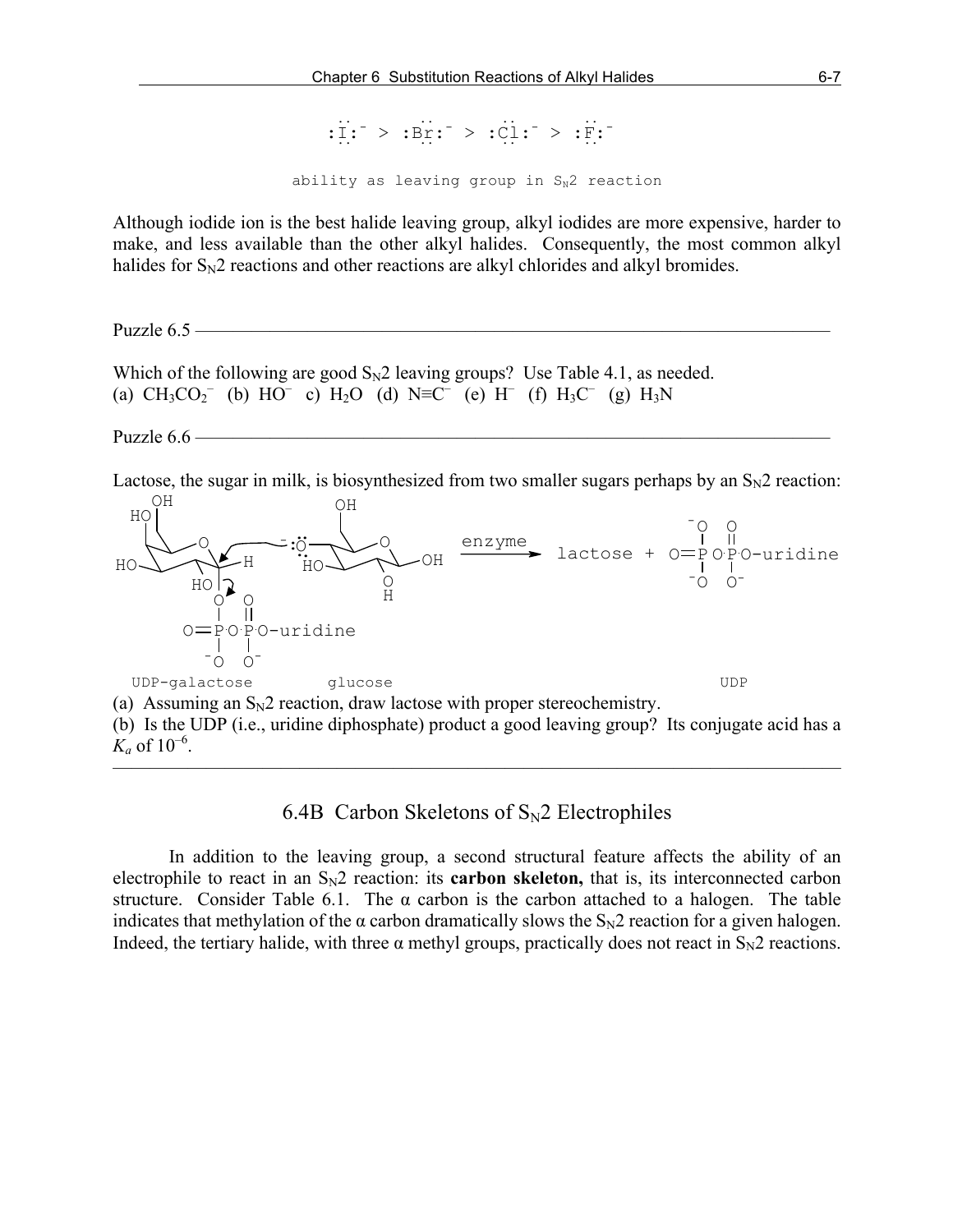| Relative Rate | 30                   |                          | 0.02                                   | $\sim$ ()                 |
|---------------|----------------------|--------------------------|----------------------------------------|---------------------------|
| Class         | Methyl               | $1^{\circ}$              | $2^{\circ}$                            | ς°                        |
| $R-X$         | $\alpha$<br>$CH_3-X$ | $\alpha$<br>$CH_3CH_2-X$ | $\alpha$<br>$(CH_3)$ <sub>2</sub> CH-X | $\alpha$<br>$(CH_3)$ 3C-X |
|               |                      |                          |                                        |                           |

Table 6.1 Effect of  $\alpha$  Methylation of an Alkyl Halide on  $S_N 2$ Reaction Rates

How does methylation at the  $\alpha$  carbon slow an  $S_N2$  reaction? Let us compare the structures of a methyl halide and a *tert*-butyl halide. The stereoselective  $S_N2$  reaction requires the nucleophile to seek the back of the  $\alpha$  carbon. Because of their small size, the three hydrogens at the back of a methyl halide's  $\alpha$  carbon only slightly hinder the approach of a nucleophile:



In contrast, a *tert*-butyl halide's three methyl groups, much larger than hydrogens, greatly hinder the approach of a nucleophile:

> nuc:  $\bigwedge_{H_3 \subset \text{w}}^{H_3 \subset} \dots \longrightarrow \text{w}$  no  $S_n$ 2 reaction<br> $H_3 \subset \text{w}$ tert-butyl halide

sterically hindered nucleophilic encounter with a *tertiary*-butyl halide

These three alkyl groups prevent  $S_N2$  reaction by a phenomenon called **steric** (i.e., spatial) **hindrance.** Like the repulsion of eclipsed bonds (Section 2.6A), steric hindrance results from electron repulsion. When attached to the  $\alpha$  carbon, alkyl groups of any size sterically hinder a back approach and slow the  $S_N2$  reaction. Thus:

> methyl  $> 1^\circ$   $> 2^\circ$ : not  $3^\circ$ suitability of alkyl halides for  $S_N2$  reaction

*The steric hindrance of its three α alkyl groups generally prevents a tertiary halide from reacting in an SN2 reaction.*

Does alkylation of a β carbon, a carbon next to the α carbon, also sterically hinder  $S_N2$ reactions? Consider Table 6.2. Note that each alkyl halide is primary, because the class reflects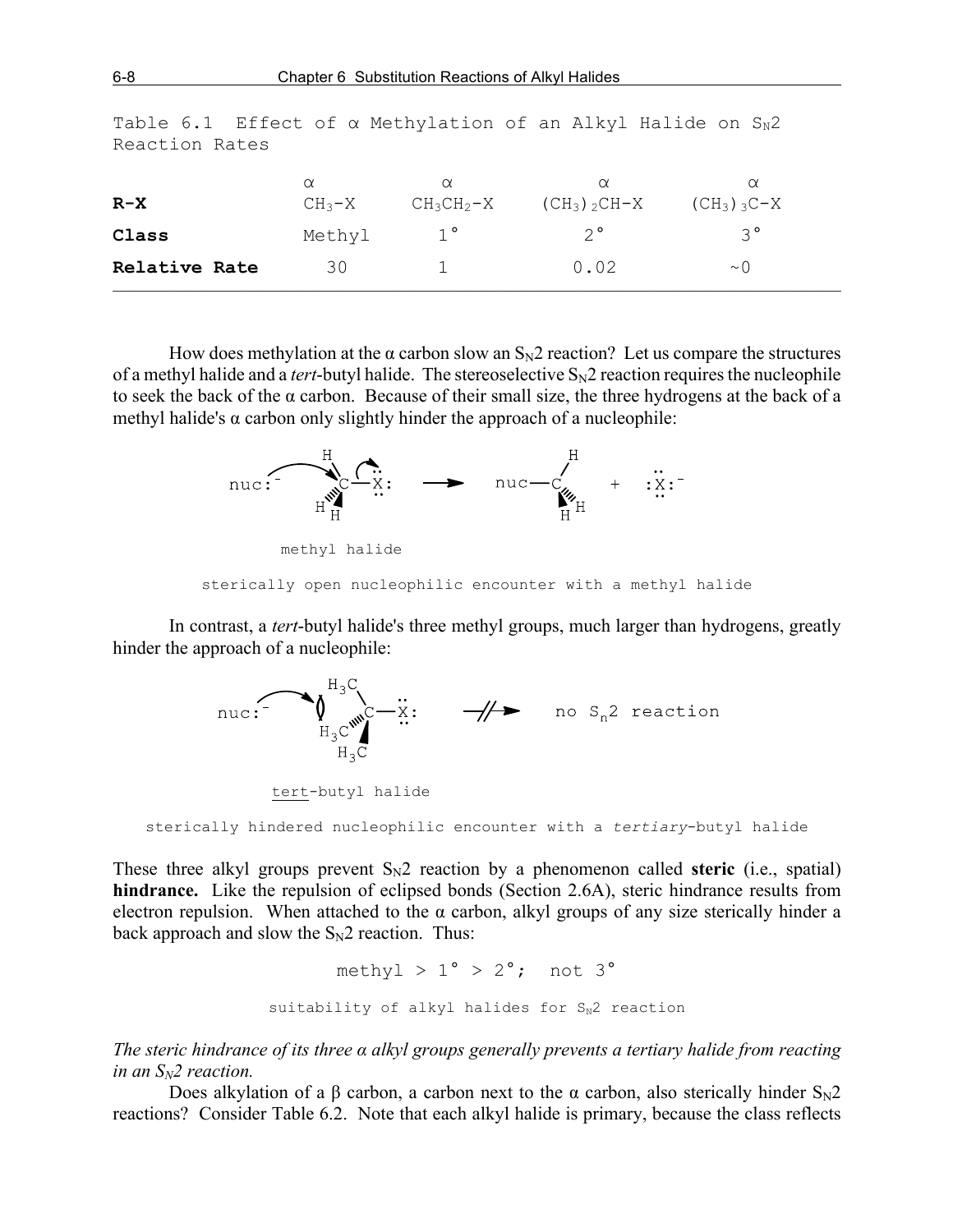the number of alkyl groups on the  $\alpha$ , not the  $\beta$ , carbon. Clearly, methylation of the  $\beta$  carbon slows the  $S_N2$  reaction. Evidently, alkylation of a β carbon increases steric hindrance at the  $\alpha$  carbon.

| Table 6.2 Effect of $\beta$ Methylation of an Alkyl Halide on $S_N$ 2 |                  |                  |                                |                               |  |  |  |  |
|-----------------------------------------------------------------------|------------------|------------------|--------------------------------|-------------------------------|--|--|--|--|
| Reaction Rates                                                        |                  |                  |                                |                               |  |  |  |  |
|                                                                       | $\beta$ $\alpha$ | $\beta$ $\alpha$ | β α                            | βα                            |  |  |  |  |
| $R-X$                                                                 | $CH_3CH_2X$      | $CH_3CH_2CH_2X$  | $(CH_3)$ 2 CHCH <sub>2</sub> X | $(CH_3)$ 3 CCH <sub>2</sub> X |  |  |  |  |
| Class                                                                 | $1^{\circ}$      | $1^{\circ}$      | $1^{\circ}$                    | $1^{\circ}$                   |  |  |  |  |
| Relative Rate                                                         |                  | 0.4              | 0.03                           | $\sim$ 0                      |  |  |  |  |
|                                                                       |                  |                  |                                |                               |  |  |  |  |

Yet, Tables 6.1 and 6.2 show that β alkylation hinders an  $S<sub>N</sub>2$  reaction less dramatically than α alkylation. Each methylation of a β carbon reduces the reaction rate by a smaller factor than does methylation of an α carbon. Because the β carbon is more remote from the route of nucleophilic approach, the β carbon must be quaternary to effectively prevent  $S_N2$  reaction by steric hindrance. An example is the so-called neopentyl skeleton:



neopentyl halide

Because alkylation of a  $\beta$  carbon is rarely so complete that it prevents  $S_N2$  reaction, we usually only consider the degree of  $\alpha$  alkylation when assessing the carbon skeleton for possible SN2 reaction. The *number* of alkyl groups on the α carbon is more important than the *size* of these alkyl groups. For example, two methyl groups (relative rate of 0.02 in Table 6.1) sterically hinder the nucleophile 20 times more than does one ethyl group (relative rate of 0.4 in Table 6.2).

Puzzle  $6.7$  –

Indicate which of the following are suitable  $S_N2$  electrophiles. Explain. (a) CH<sub>3</sub>I (b)  $(CH_3)_2CHOH$  (c) CH<sub>4</sub> (d)  $CH_3CH_2CH_2CH_2CH_2BH$  (e) CH<sub>3</sub>CH<sub>3</sub> (f)  $(CH_3)_2CHC\equiv N$  (g)  $CH_3CH_2CHClCH_3$  (h)  $(CH_3CH_2)_3CBr$  (i)  $(CH_3)_2CHOCH_3$  $(i)$   $(CH<sub>3</sub>)<sub>3</sub>CH$ 

Puzzle  $6.8$  —

The electrophile *S*-adenosylmethionine methylates various biological nucleophiles in  $S_N2$ reactions. For example, it methylates an amine to give epinephrine (i.e., adrenaline), a hormone instrumental in smooth muscle contraction and heart function.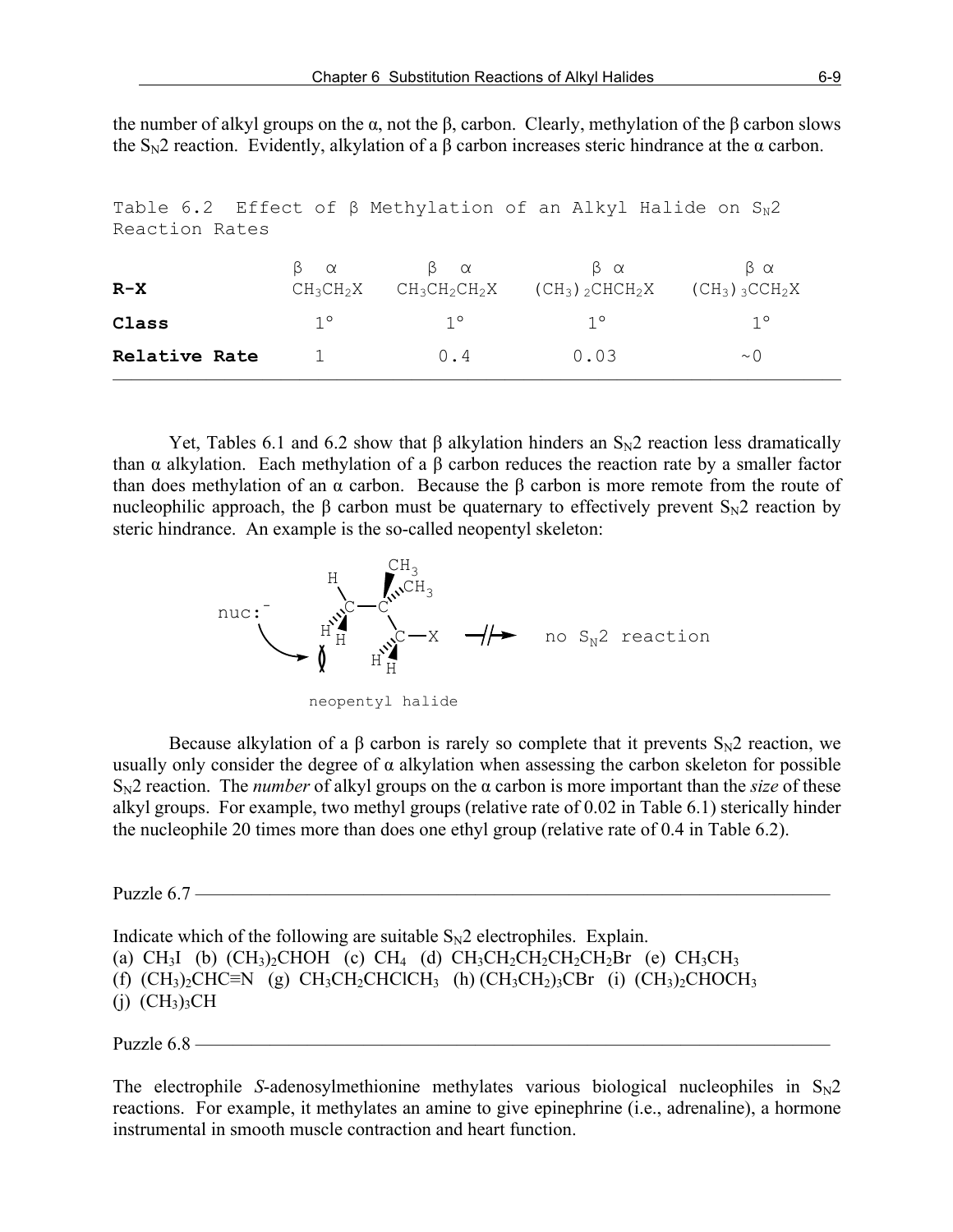

(a) Draw the leaving group, L, and explain why it serves as a good leaving group.  $K_a$  of  $H_2S =$  $1 \times 10^{-7}$ .

(b) What electrophilic advantage does the methyl group in *S*-adenosylmethionine have over the other two carbons  $\alpha$  to the sulfur?

(c) Draw the electron arrows for this reaction.

### 6.4C Nucleophiles for  $S_N$ 2 Reactions

 $\overline{\phantom{a}}$  , and the contract of the contract of  $\overline{\phantom{a}}$ 

To assess the suitability of a nucleophile for an  $S<sub>N</sub>2$  reaction, we must ask two general questions about the electrophilic alkyl halide. The most important question comes first. Is it a strong electrophile (Section 4.11)? An alkyl halide has neither a big positive charge nor unfilled orbitals on any of its atoms. Thus, simple alkyl halides are weak electrophiles. Accordingly they only react with strong nucleophiles.

Secondly, we ask if alkyl halide electrophiles are soft (Section 4.8). Their only positive charge is a partial one on the carbon singly bonded to a halogen, usually chlorine or bromine. Consequently, the partial charge is small, the  $\alpha$  carbon has low charge density, and an alkyl halide is a soft electrophile. This means that a soft nucleophile, even if weakly basic, may be nucleophilic enough to react with soft alkyl halides in an  $S_N2$  reaction.

Now that we know the kinds of nucleophiles suitable for an  $S_N2$  reaction, let us assess some common nucleophiles with nucleophilic atoms from the second row of the periodic table. According to Table 4.1, in basicity:



Because these nucleophiles all have nucleophilic atoms from one row of the periodic table, their order of basicity is roughly their order of nucleophilicity (Section 4.10). Accordingly the first nucleophile is not only the strongest base but also the strongest nucleophile. Furthermore, the first three nucleophiles all suit  $S_N2$  reactions, whereas the last two are poor  $S_N2$  nucleophiles.

Next let us assess three nucleophiles with nucleophilic atoms from lower rows of the periodic table. According to Table 4.1, chloride ion, bromide ion, and iodide ion are all weak bases (conjugate acids have  $K_a$  values  $> 10^{-7}$ ). Yet these nucleophiles have large nucleophilic atoms. Thus, these are soft nucleophiles and are therefore strong nucleophiles when reacting with soft electrophiles, such as alkyl halides in  $S_N2$  reactions. Unlike fluoride ion these three halide ions are good  $S_N2$  nucleophiles. Here are important examples of weak bases whose softness makes them strong nucleophiles with soft electrophiles.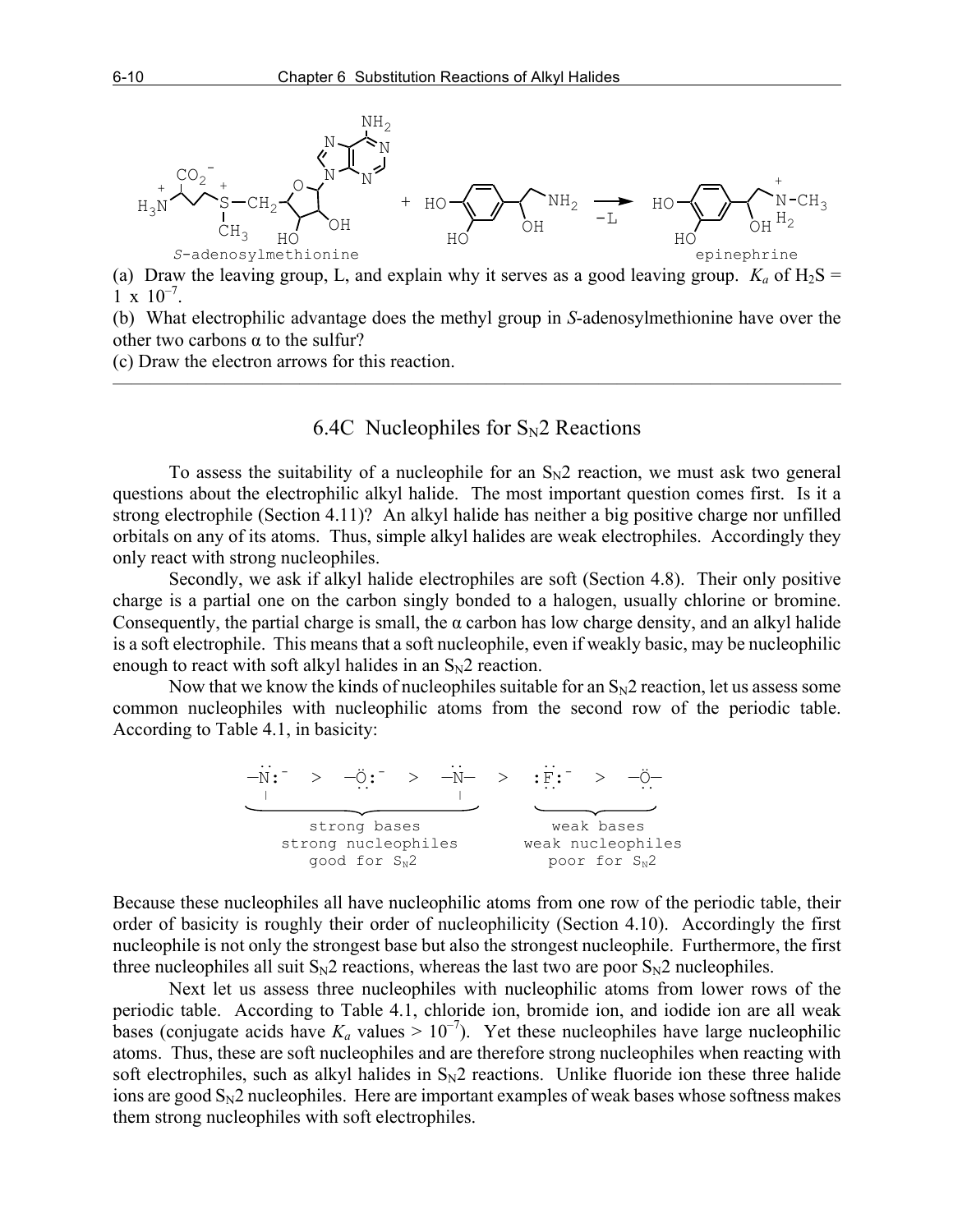Beside the factors of basicity and softness, a last and least criterion for assessing the strength of an  $S_N$ 2 nucleophile is steric bulk of the nucleophile *as a whole*. Note that the bulk does not refer to the size of the nucleophilic atom alone. We already know that increasing the size of the nucleophilic *atom* increases its softness and  $S_N2$  reactivity. In contrast, large bulk in the nucleophilic *molecule* diminishes  $S_N2$  reactivity. Consider two **alkoxide ions,** that is, alkyl oxide ions:



Both alkoxides are similarly strong bases, because steric bulk does not usually interfere with the plucking of a proton from the periphery of an acid. A base does not have to penetrate the interior of an acid, but an  $S_N2$  nucleophile must penetrate to the interior  $\alpha$  carbon of an alkyl halide. So, the large bulk of *tert*-butoxide ion reduces its nucleophilicity without reducing its basicity.

In other words, steric hindrance can result from either the electrophile (Section 6.4B) or the nucleophile. Yet, in general the steric bulk of the nucleophile must be large to reduce its  $S_N 2$ strength significantly, whereas each additional alkyl group on the  $\alpha$  carbon of the electrophile substantially reduces its  $S_N2$  capability.

To summarize Section 6.4C:

#### **SN2 rate ↑ as nucleophilic basicity ↑ & as nucleophilic softness ↑ & as overall nuc bulk ↓**

A flow chart determines which bases are good  $S_N2$  nucleophiles.



screening a base as an  $S_N^2$  nucleophile

Table 6.3 then summarizes all of Section 6.4.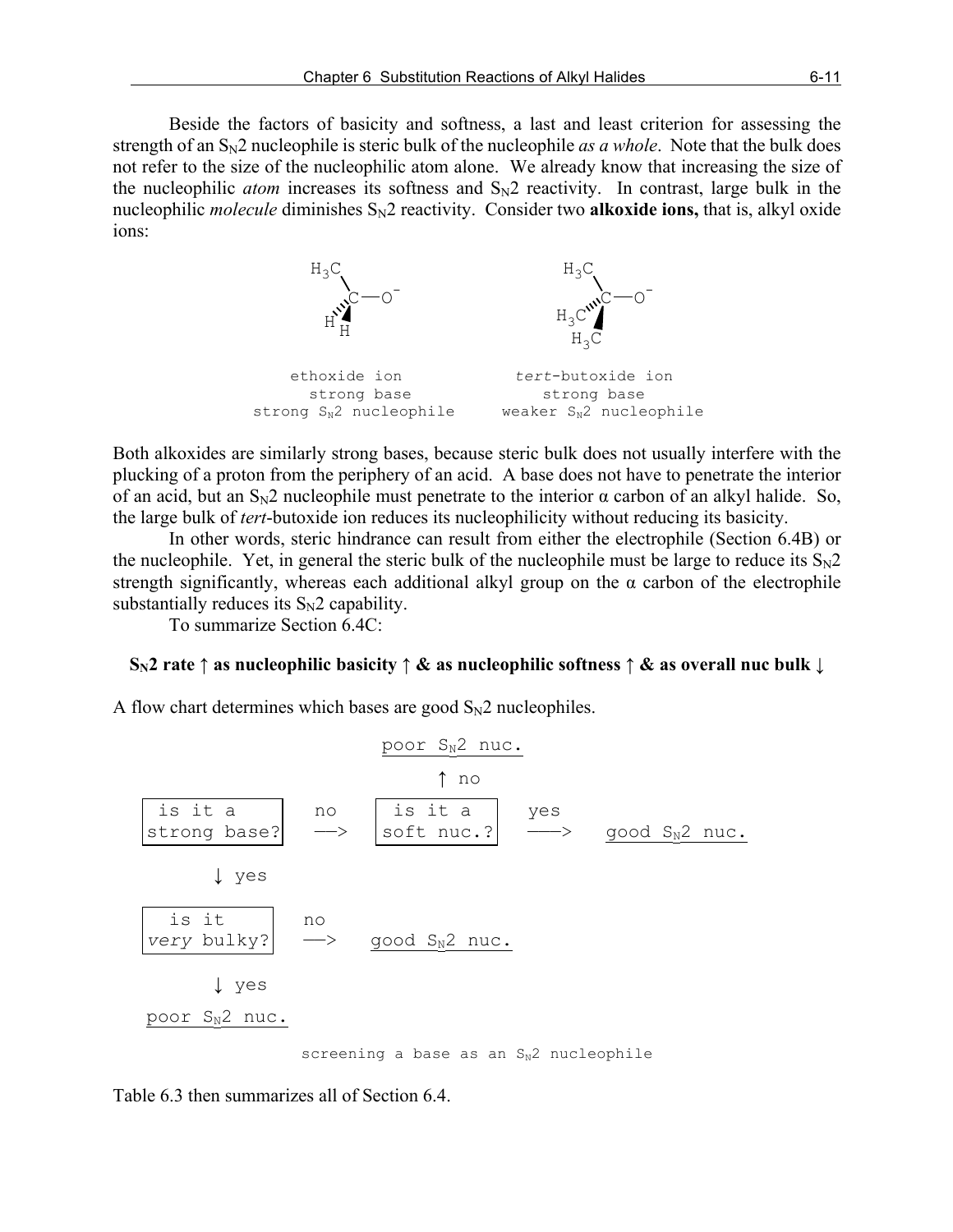Table 6.3 Effective Reactants for  $S_N$ 2 Reactions

| Nucleophiles                                                      |
|-------------------------------------------------------------------|
| Strong bases (not too bulky)<br>e.g., $-0^-$ , $-N-$              |
| Soft, weak bases (not too bulky)<br>e.g., $Cl^-$ , $Br^-$ , $I^-$ |
|                                                                   |

Puzzle  $6.9$  —

Indicate which of the following are good  $S_N2$  nucleophiles. Explain. (a)  $CH_3O^-(b) \ CH_3NH_2$  (c)  $CH_3OH$  (d)  $N \equiv C^-(e) \ CH_3CH_2S^-(f) \ CH_3CO_2^-$ (g)  $N(CH(CH_3)_2)_3$ 

Puzzle  $6.10$  —

*S*-adenosylmethionine methylates a precursor to create epinephrine (Puzzle 6.8, Section 6.4B).



## 6.5 Mechanism of  $S_N1$  Reactions

If either the alkyl halide or the nucleophile does not suit an  $S_N2$  reaction, another kind of nucleophilic substitution reaction may still occur. Let us explore this alternative reaction.

6.5A General Characteristics of the  $S_N1$  Mechanism

Consider the synthesis of a tertiary chloride from a tertiary bromide:



Clearly, this is a nucleophilic substitution because a nucleophile, Cl<sup>-</sup>, has replaced bromine on the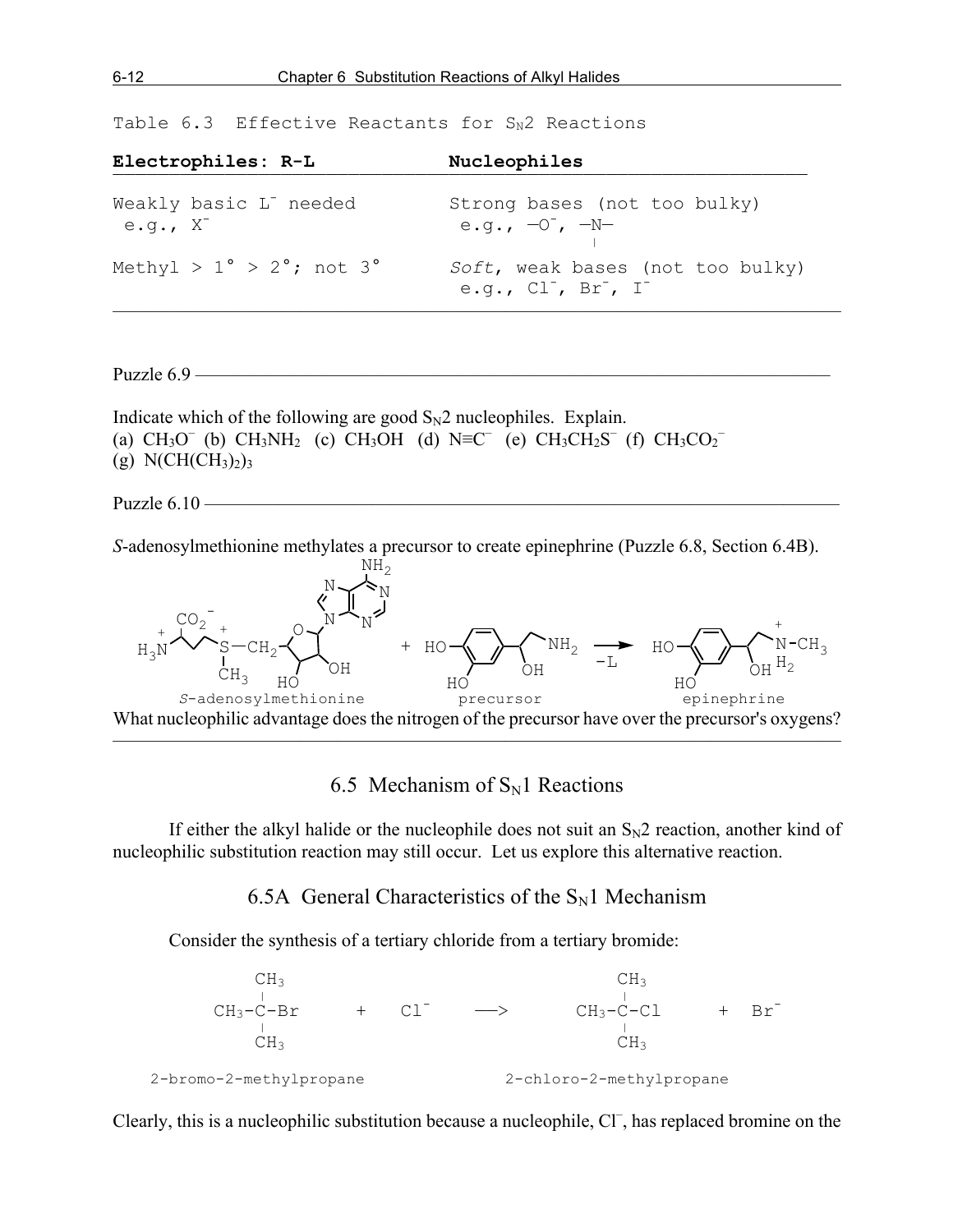electrophile. But is it an  $S_N2$  reaction? Its nucleophile is a weak but soft and not bulky base, and therefore a good, strong  $S_N$ 2 nucleophile. Yet, this is not an  $S_N$ 2 reaction because the electrophilic alkyl halide is tertiary and too bulky for  $S_N2$  reaction.

What kind of nucleophilic substitution is this? Kinetic experiments provide an important insight, just as they did for  $S_N2$  reactions (Section 6.3A). The rate for the above reaction is found to be first order in the alkyl halide and *zero order* in chloride ion! So the rate equation results:

$$
rate = k[R - Br]
$$

Evidently, the nucleophilic chloride ion is not reacting in the rate-limiting step, in contrast to the nucleophile's role in the  $S_N2$  reaction (Section 6.3A). Only the electrophilic alkyl halide reacts in the slow step of the present reaction. Thus the reaction is unimolecular, unlike the bimolecular  $S_N2$  reaction. It has a so-called  $S_N1$  mechanism: *unimolecular* nucleophilic substitution. Note that the *1* refers to the number of molecules reacting in the rate-limiting step, not the number of steps in the mechanism. There must be at least two steps because the rate-limiting step does not use both reactants. The  $S_N1$  mechanism for the above reaction actually has two steps:



Here is the energy-reaction diagram for this reaction:



energy-reaction diagram for an  $S_N1$  reaction

Note the two transition states and the intermediate stage, indicative of a two-step mechanism. Let us examine each step of this  $S_N1$  mechanism.

Puzzle 6.11 -

(a) How would doubling the concentration of  $(CH_3)$ <sup>3</sup>CBr affect the rate of the above  $S_N1$  reaction? (b) How would doubling the concentration of chloride ion affect the rate of the above reaction?

———————————————————————————————————————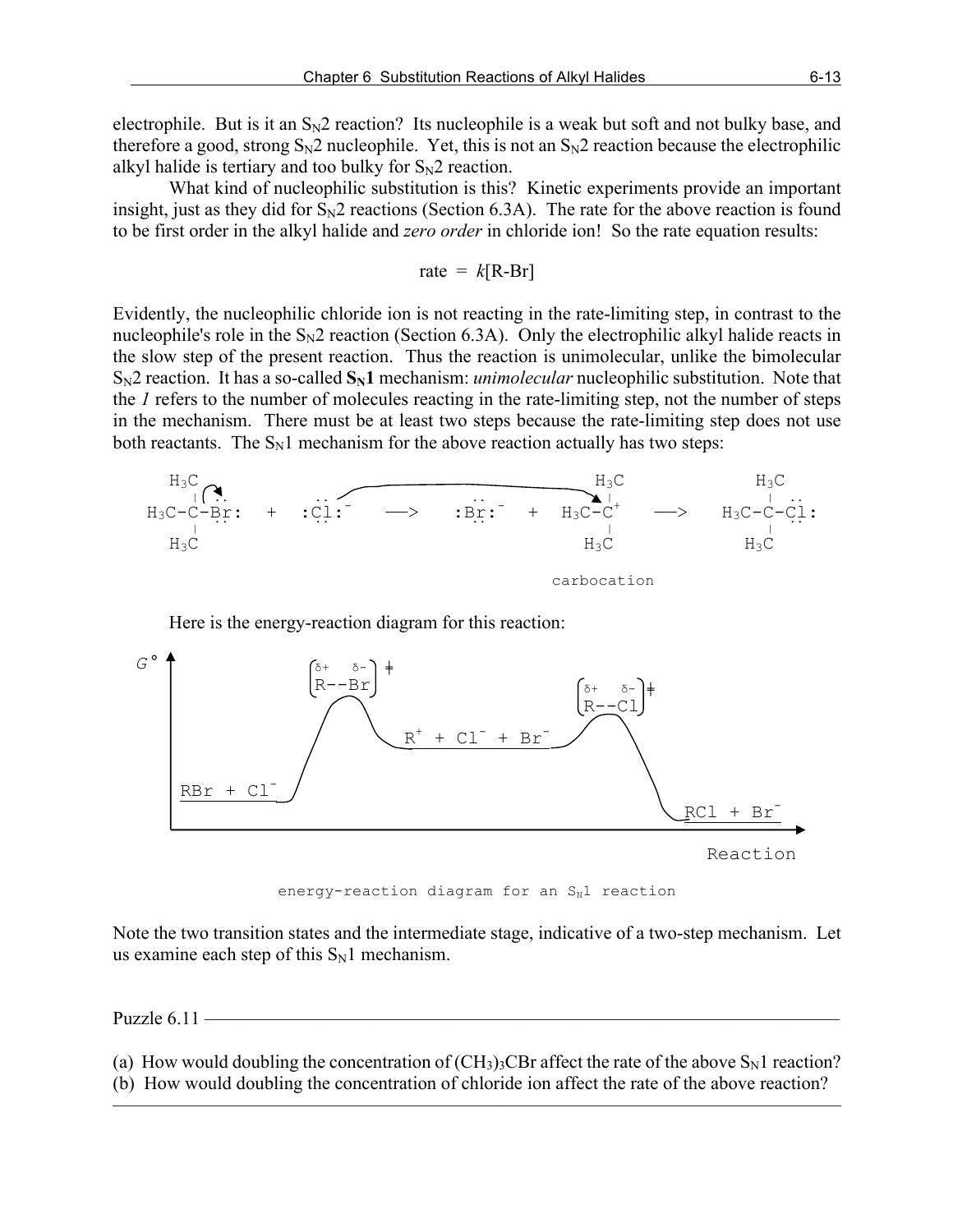### 6.5B The First Step of the  $S_N1$  Mechanism

According to the rate equation for this reaction, which is the slow, rate-limiting step? It must be the first step, which, like the rate equation, involves the alkyl halide but not the chloride ion. The slowness of the first step is not surprising because it requires energy to break a bond, without any bond formation to compensate.

What kind of leaving group does an  $S_N1$  reaction demand? Like the  $S_N2$  reaction *the*  $S_N1$ *reaction requires a weakly basic leaving group*. The reasoning is similar. The rate-limiting step delivers an electron pair onto the leaving group as a lone pair.

### **as basicity of L**  $\downarrow$ , stability of L  $\uparrow \&$  rls rate  $\uparrow \&$  S<sub>N</sub>1 rate  $\uparrow$

Accordingly, the weakly basic halide ion leaving group of any alkyl halide suits an  $S_N1$  reaction. Furthermore, the ranking of halide leaving groups exactly parallels their ranking in  $S_N2$  reactions (Section 6.4A):

 $\mathbf{F}^ \langle$  Cl<sup>-</sup>  $\langle$  Br<sup>-</sup>  $\langle$  I<sup>-</sup> ability as leaving group in  $S_N1$  or  $S_N2$  reaction

Next consider the other structural feature of the electrophile, the carbon skeleton. Table 6.4 shows how the carbon skeleton affects the rate of  $S_N1$  reactions. The table indicates that methylation of the  $\alpha$  carbon dramatically accelerates the  $S_N1$  reaction. In general:

> 3° > 2°; not 1° or methyl suitability of alkyl halides for  $S_N1$  reactions

Neither methyl nor primary halides are normally  $S_N1$  electrophiles. Note that this order of reactivity inverts the trend for  $S_N2$  reactions, where methyl and primary halides are ideal electrophiles and tertiary halides do not react!

Table 6.4 Effect of  $\alpha$  Methylation of an Alkyl Halide on  $S_N1$ Reaction Rates

| $R-X$         | $\alpha$<br>$CH_3-X$ | $\alpha$<br>$CH_3CH_2-X$ | $\alpha$<br>$(CH_3)$ <sub>2</sub> CH-X | α<br>$(CH_3)$ 3C-X |
|---------------|----------------------|--------------------------|----------------------------------------|--------------------|
| Class         | Methyl               | $1^{\circ}$              | $2^{\circ}$                            | $3^{\circ}$        |
| Relative Rate | $\sim$ 0             | $\sim$ 0                 |                                        | 10 <sup>5</sup>    |
|               |                      |                          |                                        |                    |

How does  $\alpha$  methylation (or other  $\alpha$  alkylation) of an alkyl halide quicken S<sub>N</sub>1 reactions? Let us examine the organic intermediate produced in the rate-limiting, first step: the carbocation. The carbocation is the key factor in an  $S_N1$  reaction that determines many of the reaction's *properties*. Consider four classes of carbocations: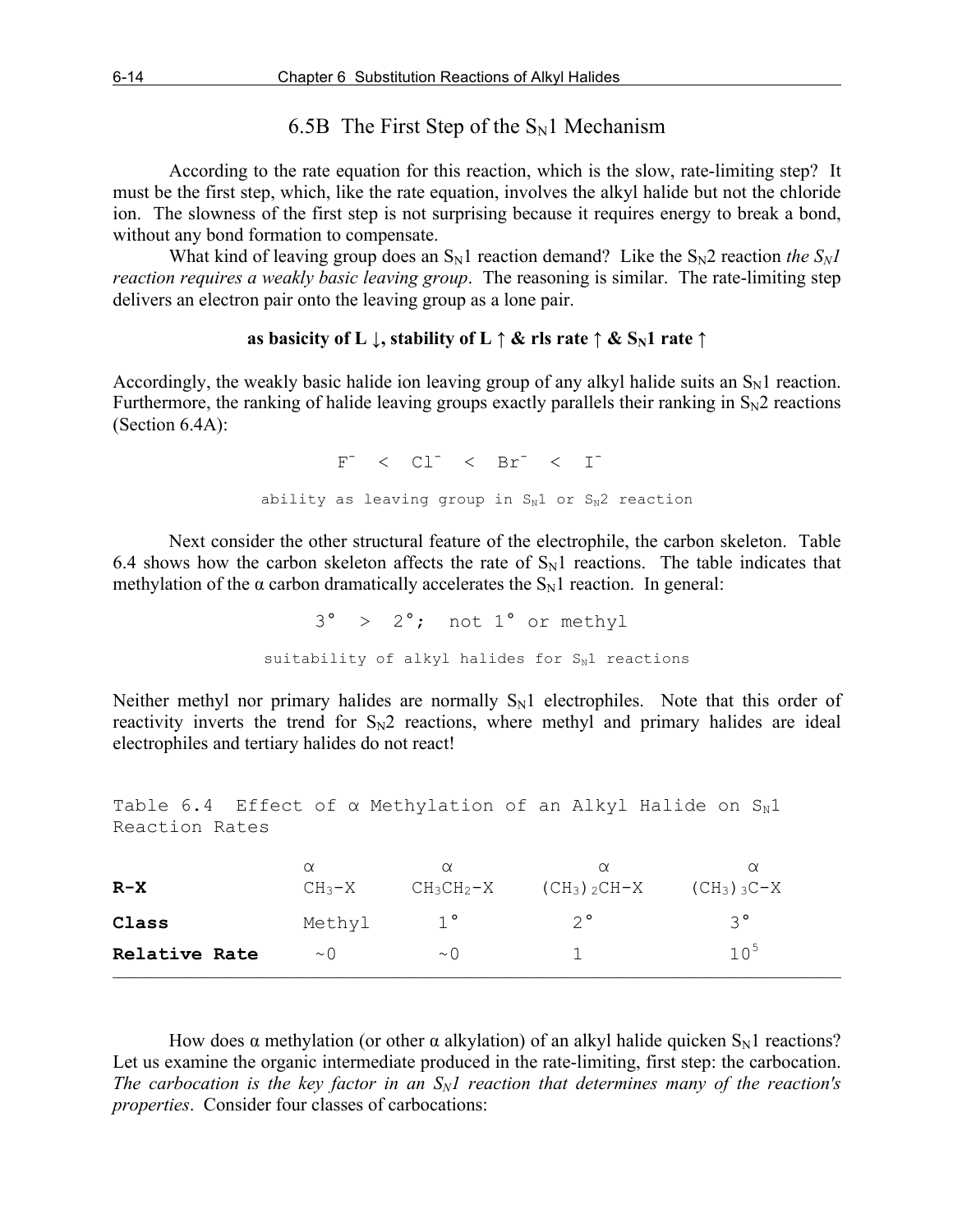

As it does for alkyl halides and alcohols, the class depends on the number of alkyl groups attached to the carbon of the functional group. Accordingly, the intermediate carbocation of the  $S_N1$ reaction of Section 6.5A is tertiary. This is not surprising because it derives from a tertiary halide. With three  $\sigma$  bonds and no lone pairs, cationic carbons are hybridized  $sp^2$  with an empty p orbital perpendicular to the plane of the three  $\sigma$  bonds. Only six valence electrons surround the cationic carbon. Consequently, the octet-poor cationic carbon is a very strong electrophile.

Yet not all carbocations are equally unstable. Let us examine more closely a generic primary carbocation:



hyperconjugation of a carbocation





During rotation around the above carbon-carbon σ bond, one of the three further σ bonds on the β carbon often lies coplanar with the empty *p* orbital of the cationic carbon. In the two conformations above, either the upper or the lower lobe of the empty *p* orbital is coplanar with a σ bond on the β carbon. As a result, this  $\sigma$  bond can partially shift its electron density toward the near lobe of the empty *p* orbital. Although not a true bond, this sharing of electrons is like a very weak  $\pi$  bond with sideways overlap of adjacent orbitals. Thus, the cationic carbon is slightly stabilized by the attached alkyl group. This weak stabilization of a *p* orbital by an adjacent, coplanar σ bond is called **hyperconjugation.** Any alkyl group on the cationic carbon, no matter the size, can participate in hyperconjugation.

Neither hydrogen on the above cationic carbon can hyperconjugate because neither has the extra σ bonds of an alkyl group to share electron density. Therefore, as the number of alkyl groups on the cationic carbon increases, hyperconjugation and the stability of the carbocation increase.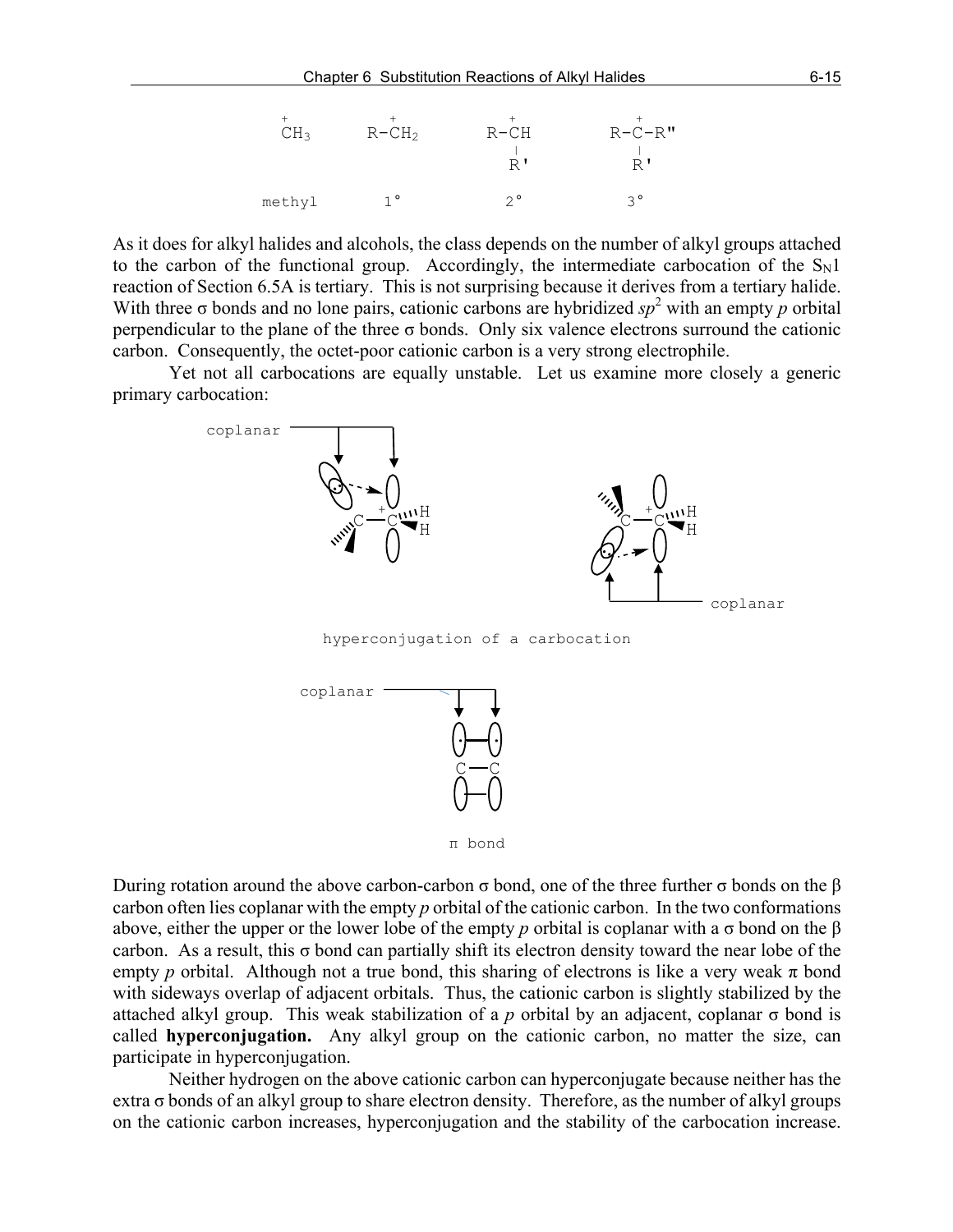Because more stable products are generally more easily formed:

 $3^{\circ}$  >  $2^{\circ}$  >  $1^{\circ}$  > methyl stability and ease of formation of carbocations

Indeed, *insufficient hyperconjugation normally prevents the formation of ordinary methyl or primary carbocations*. Thus, a tertiary halide reacts fastest by  $S_N1$  reactions because it yields the most stable kind of carbocation, a tertiary carbocation, in its rate-limiting step. Ordinary methyl and primary halides do not react by  $S_N1$  reactions because they do not produce the very unstable methyl and primary carbocations.

Puzzle  $6.12$  —

Which of the molecules and ions in Puzzle 6.5 (Section 6.4A) are good  $S<sub>N</sub>1$  leaving groups?

Puzzle 6.13 —

Indicate which of the compounds in Puzzle 6.7 (Section 6.4B) are suitable  $S_N1$  electrophiles. Explain. ———————————————————————————————————————

6.5C The Second Step of the  $S_N1$  Mechanism

The rate equation tells us that the second step of an  $S_N1$  reaction is not the slow, ratelimiting step. This is not surprising because a carbocation, even a tertiary one, with its octet-poor, positively charged carbon is a very strong electrophile. So, it rapidly bonds to a nucleophile and releases energy.

What kind of nucleophile is required? Because the nucleophile reacts with a very strong electrophile, the nucleophile can be weak or strong. In the  $S_N1$  reaction of Section 6.5A, chloride ion was a strong nucleophile. Yet, the weak nucleophile, water, can also react in an  $S_N1$  reaction while also serving as solvent:

 $CH_3$   $CH_3$  $CH_3-C-Br$  +  $H_2O$  -->  $CH_3-C-OH$  +  $Br^-$  +  $H^+$  $\frac{1}{1}$   $\frac{1}{1}$   $\frac{1}{1}$   $\frac{1}{1}$   $\frac{1}{1}$   $\frac{1}{1}$  $CH<sub>3</sub>$  CH<sub>3</sub> 2-bromo-2-methylpropane 2-methyl-2-propanol

This cannot be an  $S_N2$  reaction because water is a weak nucleophile and the electrophile is tertiary. Instead the mechanism is  $S_N1$ :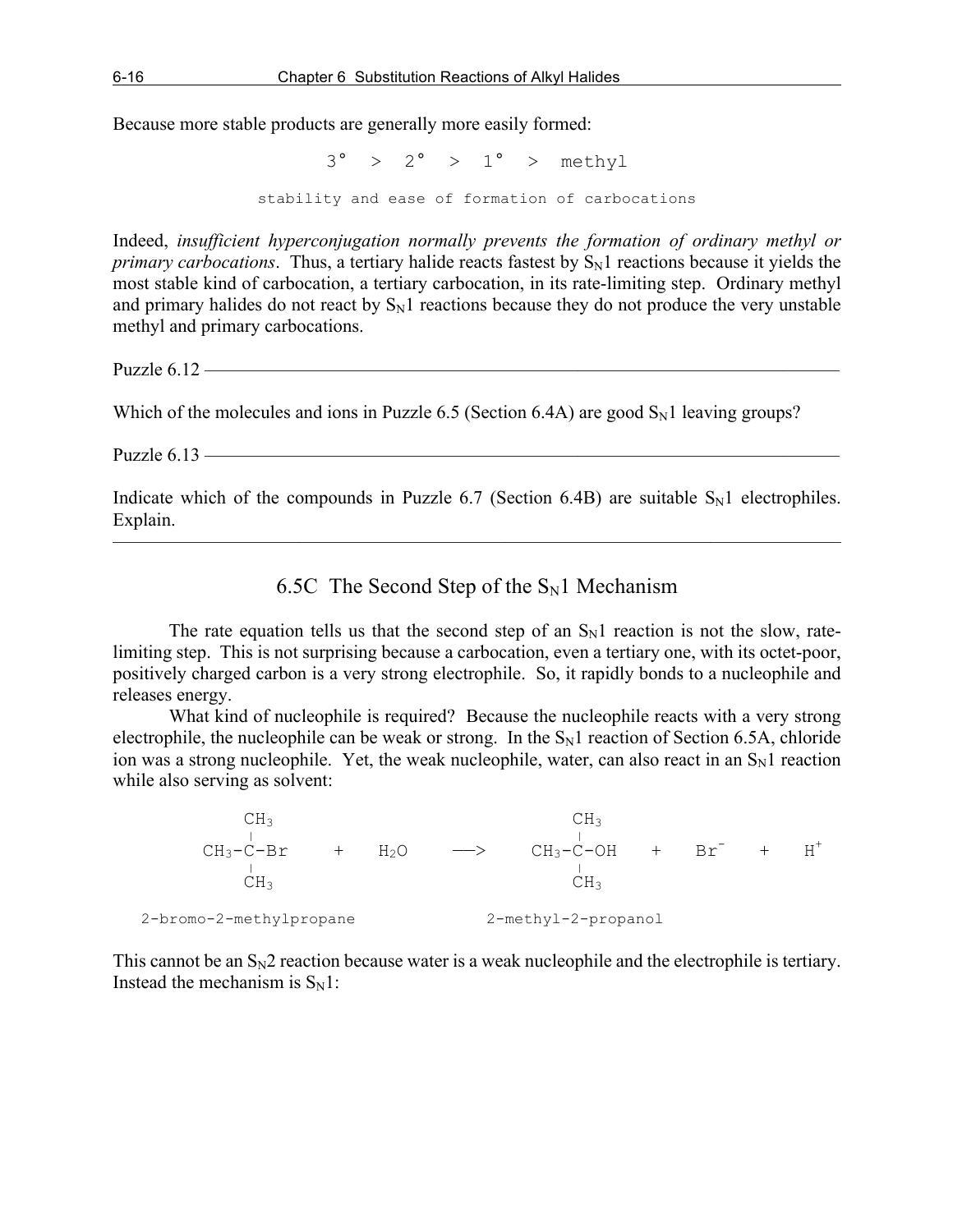

In the last step solvent water plucks a proton from the **oxonium ion** (i.e., an ion with a trivalent, cationic oxygen) to give a more stable, uncharged alcohol. Formally this step is an equilibrium with similarly weak bases on both sides  $(H<sub>2</sub>O$  vs.  $(CH<sub>3</sub>)<sub>3</sub>COH)$ , but the high concentration of solvent water base pushes the equilibrium forward, according to Le Châtelier's Principle (Henri-L. Le Châtelier, France, 1850-1936). Such an  $S<sub>N</sub>1$  reaction where solvent serves as the nucleophile is called a **solvolysis** reaction. Other solvents that react in  $S_N1$  solvolysis reactions are alcohols. Like water, alcohols are weak nucleophiles and **protic solvents**. By definition protic solvents can donate a hydrogen bond to a suitable acceptor. In the last step of an  $S_N1$  solvolysis, they can also lose a proton. Note that water loses a proton after forming an oxonium ion in the  $S_N1$  solvolysis above.

Although practically any nucleophile, weak or strong, can react by an  $S_N1$  mechanism, weak nucleophiles favor  $S_N1$  over competing  $S_N2$  reactions, which need strong nucleophiles (Section 6.4C). Nucleophiles that are weak bases also assist  $S_N1$  reactions by avoiding a competing reaction to be studied in the next chapter (Section 7.3).

Are  $S_N1$  reactions stereoselective like  $S_N2$  reactions (Section 6.3B)? By requiring the nucleophile to seek the back of the electrophile, an  $S_N2$  reaction produces only one of two possible stereoisomers when a chiral electrophilic atom reacts. For example,  $S_N2$  reaction of hydroxide ion with  $(R)$ -2-bromobutane yields only  $(S)$ -2-butanol (Section 6.3B). Let us examine an  $S_N1$  reaction that involves the chiral atom of (*R*)-2-bromobutane:



This solvolysis with an alcohol solvent yields both possible ether stereoisomers by both retention and inversion of configuration at the  $\alpha$  carbon chiral atom. In other words, the products form a racemic mixture (Section 3.1C). Evidently this reaction, like other  $S_N1$  reactions, is not stereoselective.

We can explain this lack of stereoselectivity by the structure of the intermediate: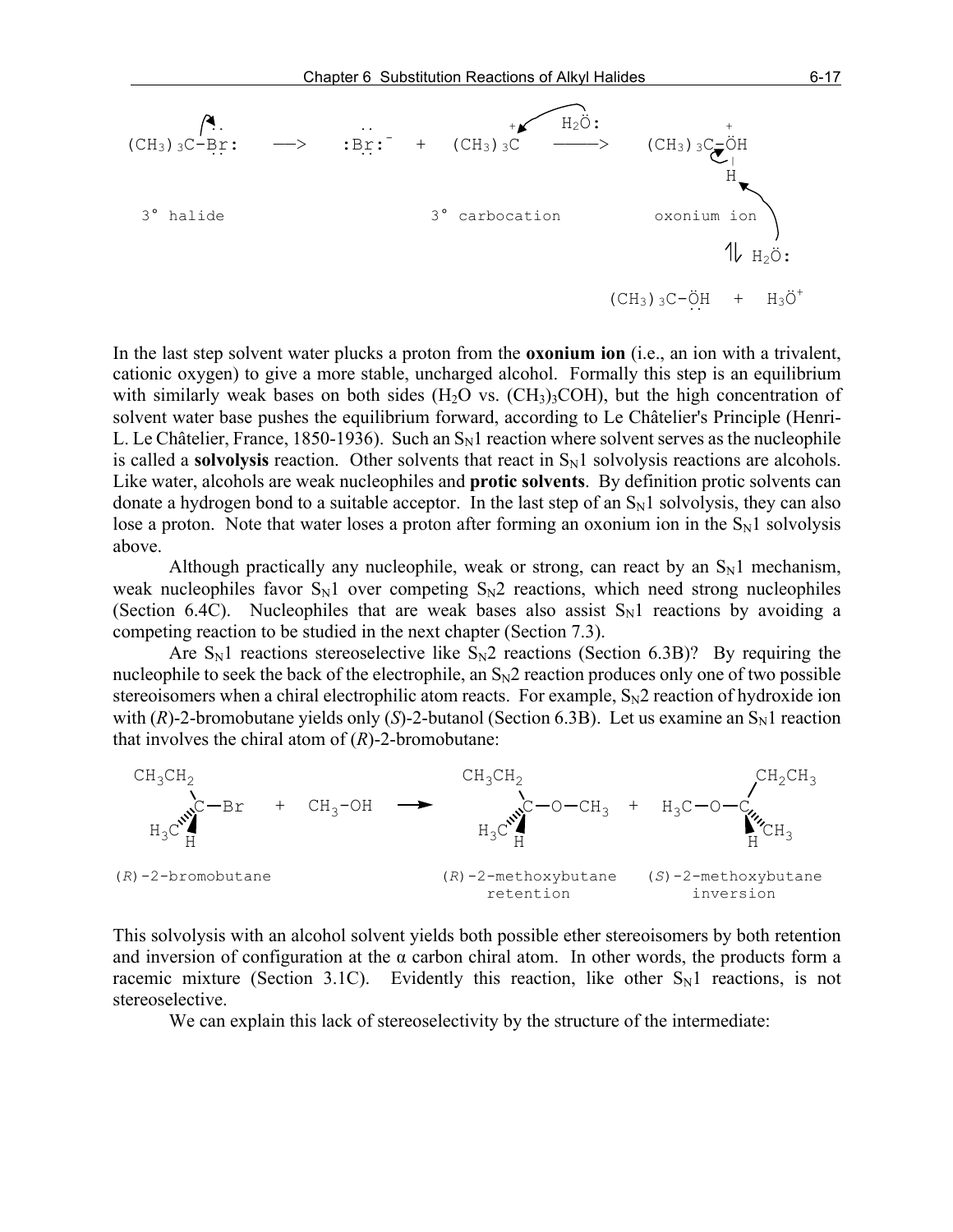

This planar, symmetrical carbocation is equally open to nucleophilic approach on either side of the plane of its  $sp^2$  orbitals. Nucleophilic bonding to the right lobe of the empty *p* orbital produces the *R* oxonium ion and then the *R* ether. The *S* oxonium ion and ether result from reaction at the left lobe of the *p* orbital. Thus an optically inactive racemic product mixture results. This example illustrates the general principle that once optical activity is lost, as it is when (*R*)-2-bromobutane dissociates into a symmetrical carbocation, it cannot be regained without chiral reagents.

Puzzle  $6.14$  –

Consider the reaction of (*S*)-2-bromobutane with ethanol.

(a) Is this mostly an  $S_N1$  or  $S_N2$  reaction? Explain.

(b) Draw the main mechanism with electron arrows. Include the three-dimensional structures of all organic compounds involved.

Puzzle 6.15 -

Maltose, or malt sugar, sweetens malted milk and feeds yeast for brewing beer. It can be hydrolyzed into two glucose molecules in aqueous acid according to this mechanism:



After the first step, an acid-base reaction, the reaction is  $S_N1$  solvolysis.

- (a) Assess glucose as the leaving group in the second step.
- (b) Beside some hyperconjugation, what feature stabilizes the carbocation intermediate?
- (c) Draw the two stereoisomers of glucose produced in the last step.

6.5D Carbocation Rearrangements in the  $S_N1$  Mechanism

———————————————————————————————————————

We have seen in the preceding section that solvolysis requires a third mechanistic step: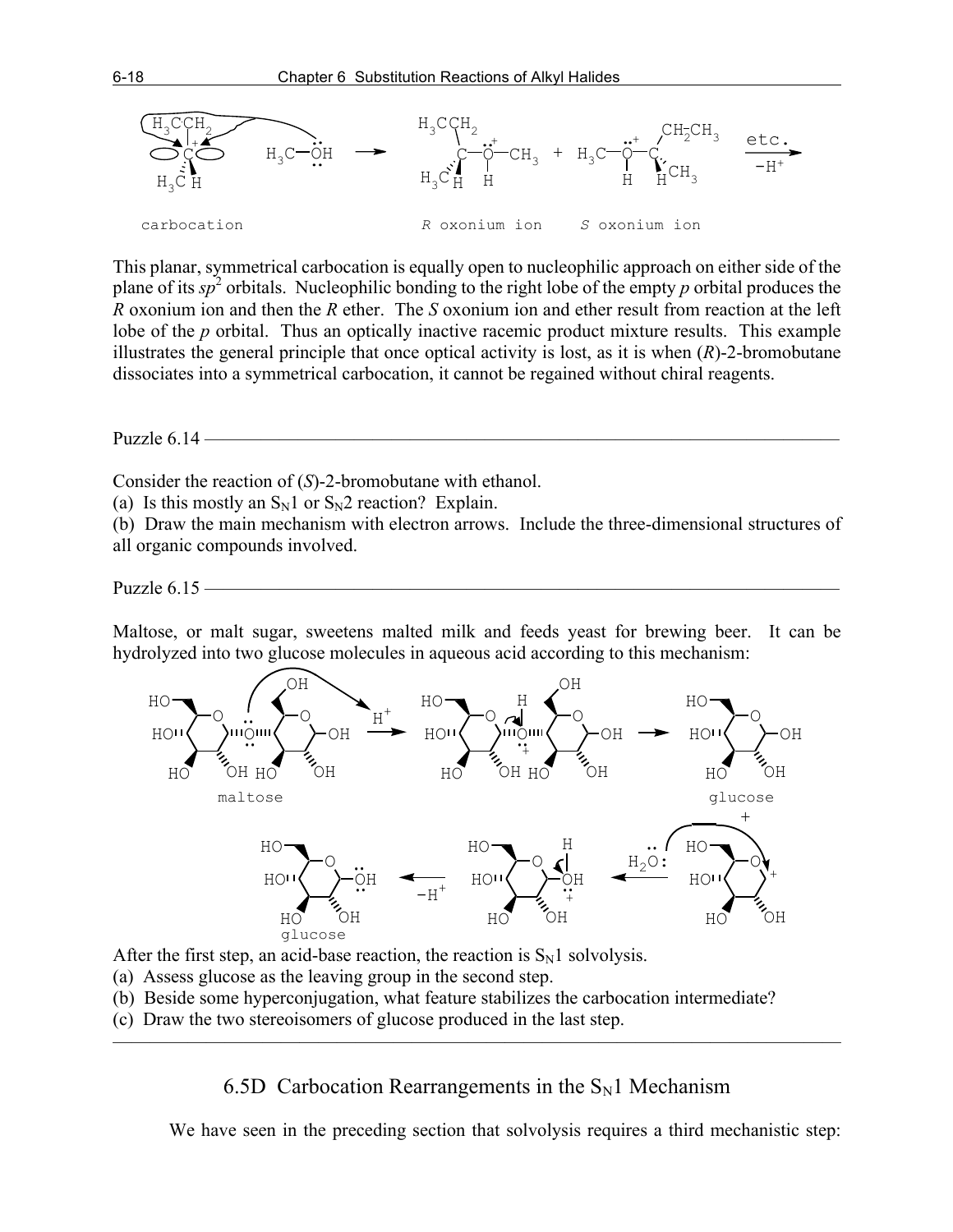deprotonation of an oxonium ion. Another three-step  $S_N1$  reaction leads to a surprising isomer product. Consider an alkyl halide interconversion (ignore its stereochemistry):



Is this nucleophilic substitution  $S_N1$  or  $S_N2$ ? The secondary halide could be either an  $S_N1$  or  $S_N2$ electrophile. The fluoride ion, however, is a weak, hard base and a weak nucleophile, unsuited for  $S_N2$  reactions. So this is an  $S_N1$  reaction. Whereas the first constitutional isomer product above is expected, the second isomer product is unexpected. Two concurrent mechanisms explain the isomers:



Note that in the second mechanism a hydrogen shifts with its bonding pair instead of leaving the electrons behind, as in an acid-base reaction. By moving with its bonding pair, the hydrogen shifts as a hydride anion, not as a proton. The hydride ion neutralizes the cationic carbon as it leaves behind a positive charge on the adjacent, abandoned carbon. A **carbocation rearrangement** results when one carbocation rearranges into another carbocation. Why does this rearrangement occur? A less stable secondary carbocation becomes a more stable tertiary carbocation. This is an exothermic, favorable step.

Usually a carbocation rearranges to form a more stable carbocation. Because simple primary carbocations are not normally formed, the usual rearrangement converts a secondary carbocation into a tertiary one. The rearrangement can occur by a shift of a hydride ion (not a proton), an alkyl (usually methyl) group or a phenyl group (Section 1.3B). A hydride shift is most common because it more likely leads to a more stable carbocation. The shifting atom or group always brings bonding electrons with it and shifts from a carbon adjacent to the cationic carbon, that is, from a β carbon. Both an unrearranged and a rearranged product result. Which isomer predominates depends on the relative rates of rearrangement and nucleophilic engagement. A strong nucleophile at high concentration diminishes rearrangement. Of course, carbocation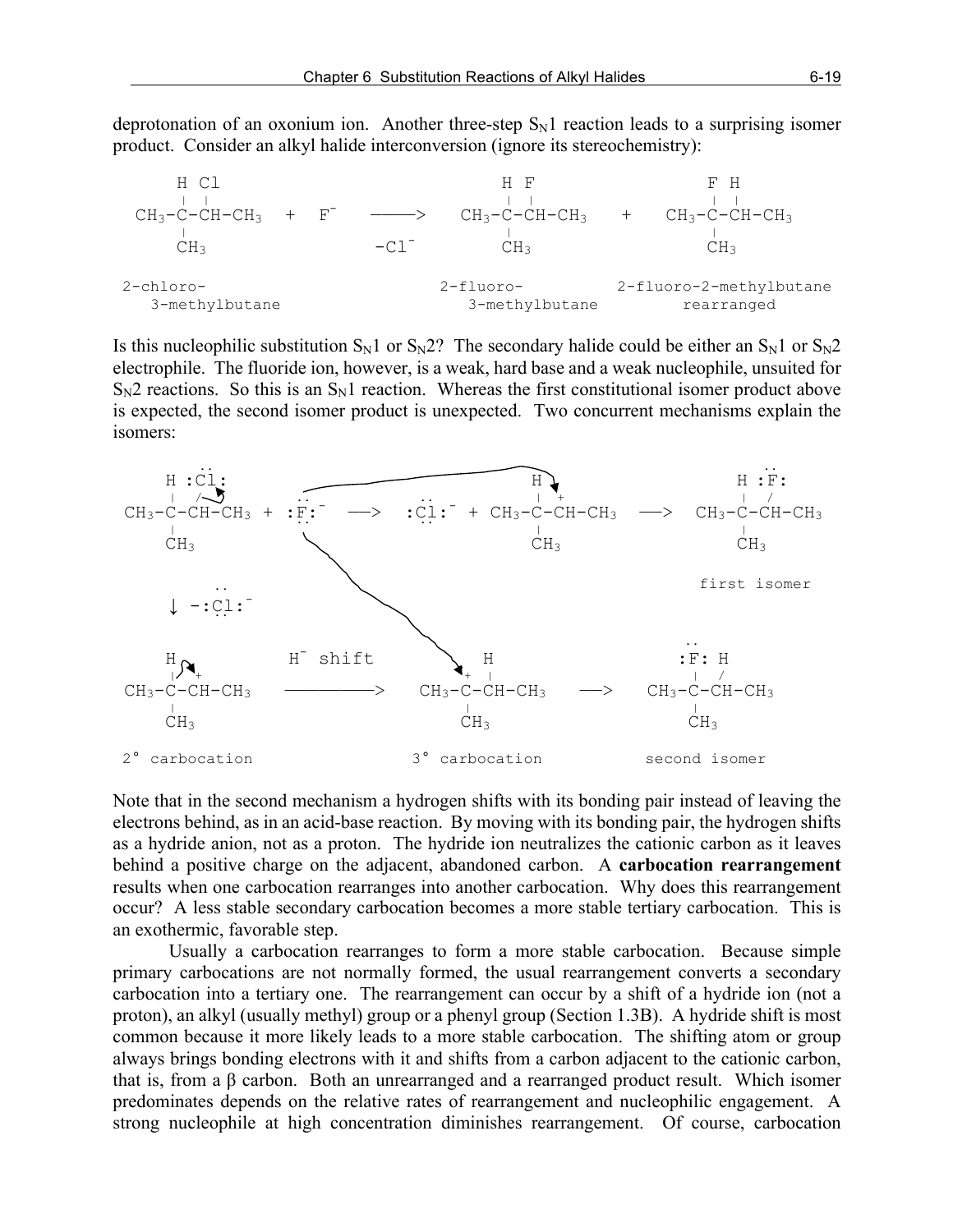rearrangements cannot accompany  $S_N2$  reactions, which do not generate carbocations.

Consider a carbocation rearrangement as an extension of hyperconjugation (Section 6.5B). The electron pair of an adjacent, coplanar  $\sigma$  bond goes completely to the carbocation, instead of hyperconjugation's *partial* sharing of an electron pair.



hyperconjugation of a carbocation

A second example illustrates a carbocation rearrangement with the shift of an alkyl group, not a hydride ion:



This  $S_N1$  reaction is a solvolysis, yielding two alcohol isomers. The mechanism for the second, rearranged product follows.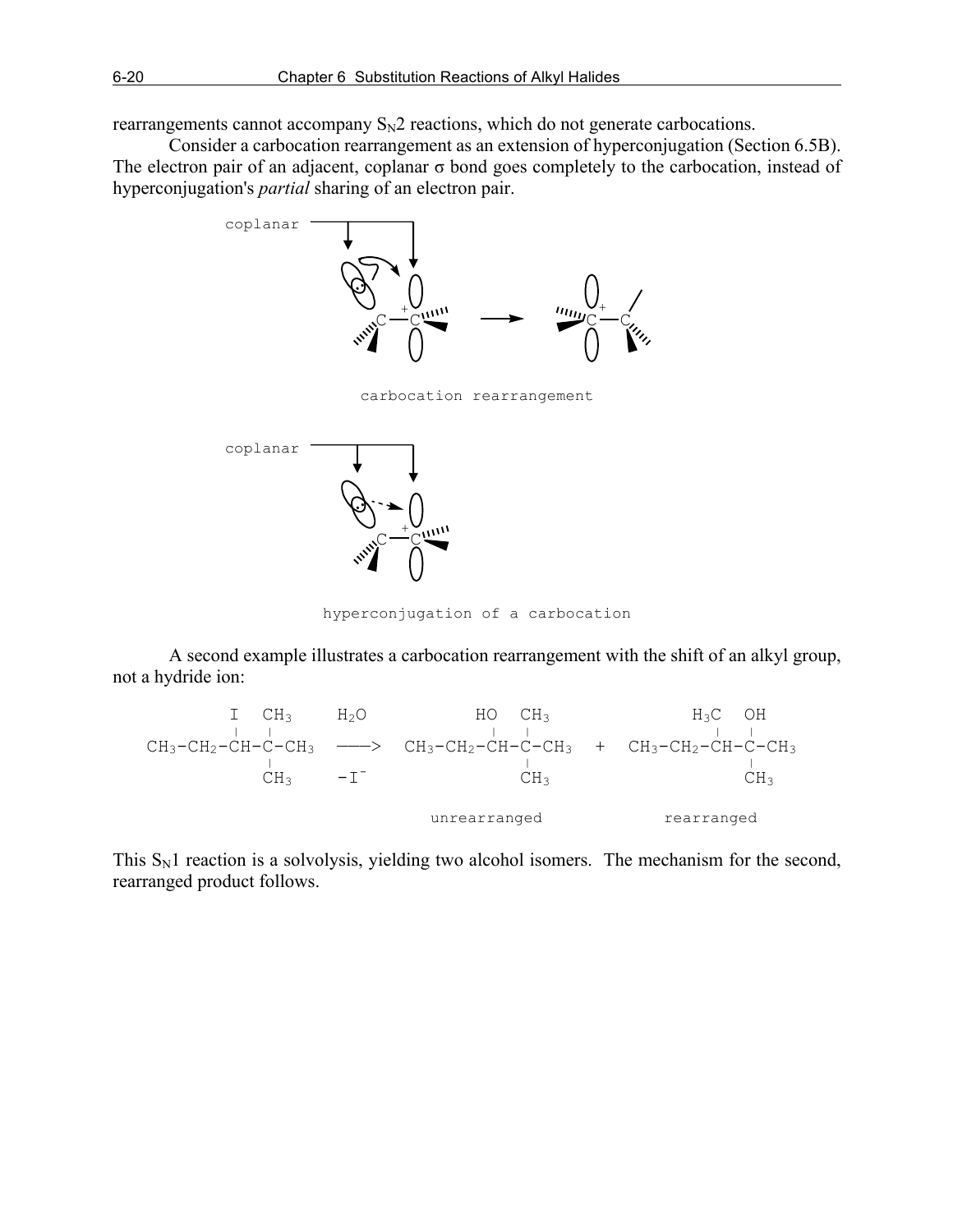

During the methyl shift a secondary carbocation rearranges to a more stable tertiary carbocation.

Puzzle 6.16 ————

Draw the mechanism with electron arrows leading to the rearranged product from the reaction of ethanol with 3-bromo-4-methylhexane.

Puzzle 6.17 —————

Steroids, including many hormones and cholesterol, have many functions in both plants and animals. During the biosynthesis of steroids, a carbocation intermediate undergoes a series of simultaneous rearrangements to yield another carbocation:



Draw the series of four rearrangements with electron arrows. (An enzyme facilitates this conversion of a tertiary carbocation to another tertiary carbocation.)

———————————————————————————————————————

6.6 Preferred Solvents for  $S_N1$  and  $S_N2$  Reactions

How reasonable is the first step of an  $S_N1$  reaction? This is the slow, rate-limiting step because a bond breaks without bond formation to compensate (Section 6.5B). A leaving group anion is separated from an oppositely charged carbocation. Consequently this is an endothermic, unfavorable process. Indeed, it may look hopeless until we recall from Section 1.11C how sodium hydroxide dissolves in water. There a bond was broken without compensating bond formation, and oppositely charged ions (sodium cation and hydroxide anion) were separated. That solution succeeded because of the many ion-dipole and hydrogen bond intermolecular forces between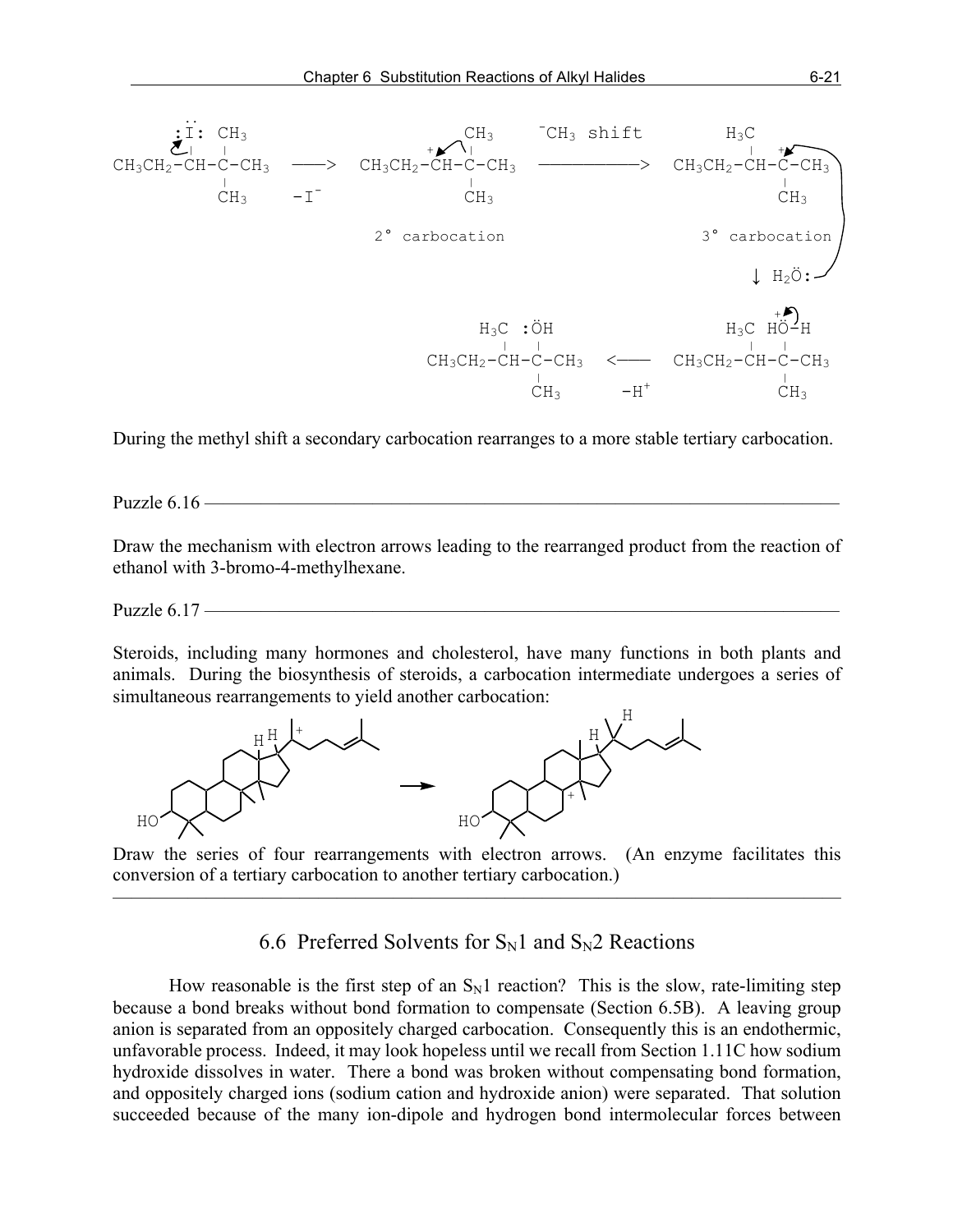product ions and protic solvent water molecules.

A similar situation arises in the first step of an  $S_N1$  mechanism. An appropriate solvent must be present to assist the dissociation of alkyl halide. Consider the first, rate-limiting step with its transition state:



A protic solvent, such as water or a small alcohol (Section 6.5C), can begin to hydrogen bond with the incipient halide anion leaving group in the transition state:



incipient H bond stabilizing  $S_N1$  transition state

Such a hydrogen bond, even though not yet fully established, stabilizes the transition state of the rate-limiting step and thereby lowers the activation energy of the step. So not only this step but also the whole  $S_N1$  reaction is expedited. Thus  $S_N1$  reactions prefer protic solvents. Note that such protic solvents as water and alcohols are also nucleophiles and so are capable of  $S_N1$ solvolysis reactions. They can do "triple duty": facilitate the first step by stabilizing the transition state, then serve as nucleophile in the second step, and finally serve as base by removing a proton from the oxonium ion in the third step.

The solvent preference of  $S_N2$  reactions is not as general as in  $S_N1$  reactions, but depends on the charge of the nucleophile.  $S_N2$  reactions need strong nucleophiles, which are usually anions. Important exceptions include uncharged ammonia and amines (i.e., organic nitrogen compounds). Let us limit this discussion to  $S_N2$  reactions with anionic nucleophiles, with the understanding that uncharged nucleophiles can alter the solvent preference.

As we did for the  $S_N1$  reaction, let us compare the transition state to the reactants of the only step of an  $S_N2$  reaction:



rate-limiting step of  $S_N2$  reaction

Although there is an incipient halide anion in the transition state, which can begin to hydrogen bond with protic solvent, the reactant nucleophile is a true anion. So a protic solvent molecule can fully hydrogen bond with a reactant molecule:

 $\delta$ + nuc:--H-O-Sol H bond stabilizing  $S_N^2$  reactant anion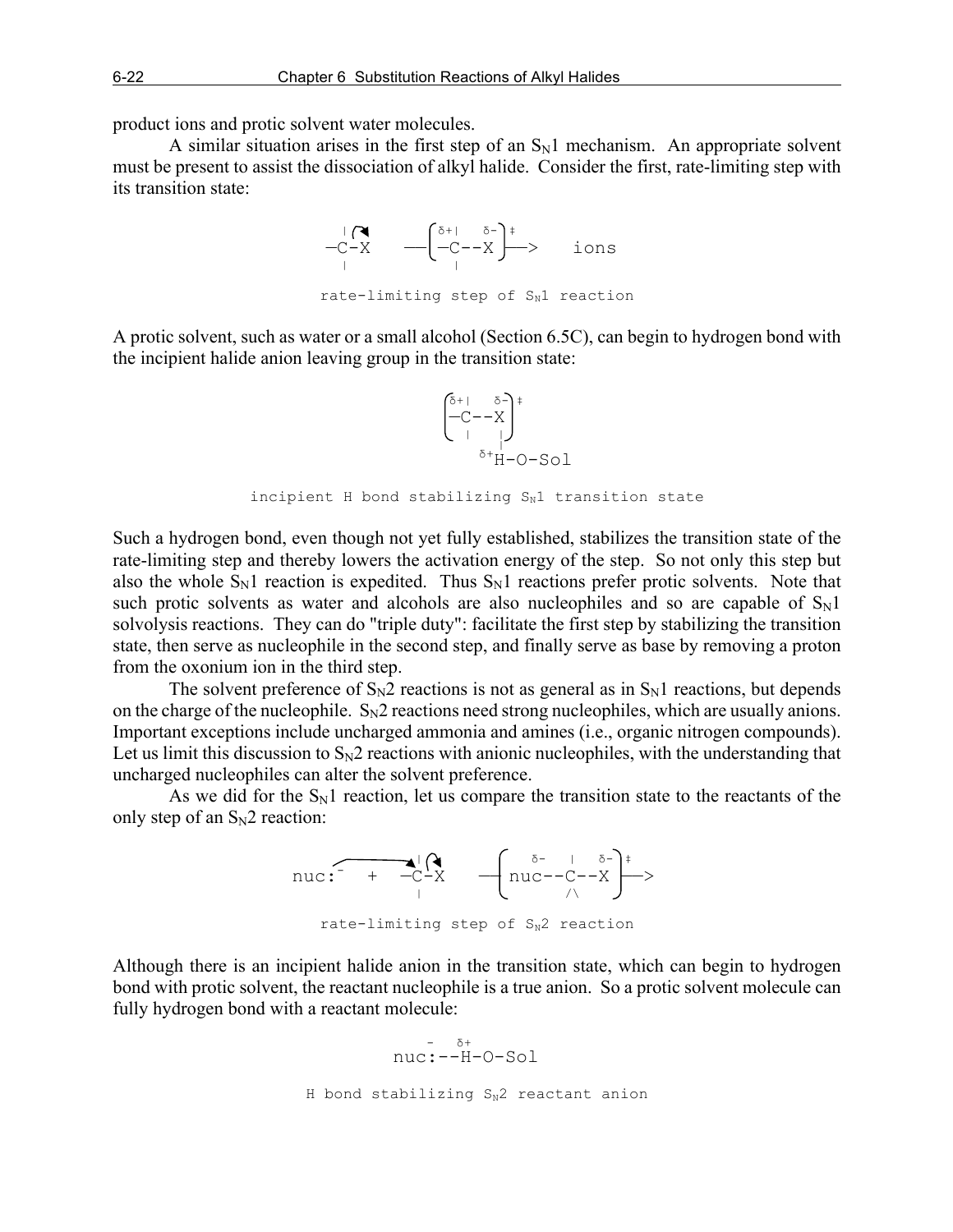Such solvation stabilizes the nucleophile more than it does the transition state. Therefore the activation energy is increased and the  $S_N2$  reaction goes more slowly. In contrast, an aprotic solvent does not preferentially stabilize the nucleophile anion and does not slow the reaction. Consequently,  $S_N2$  reactions using anionic nucleophiles prefer aprotic solvents. This is only a preference, however, and not a requirement.  $S_N2$  reactions in protic solvents can also occur, but more slowly.

Some examples of useful, aprotic solvents follow:

| $CH_3-C-CH_3$<br>$\delta$ + | $^{\circ}$ $\sim$<br>$CH_3-S-CH_3$<br>δ+ | $^{\circ}$ <sup>-</sup> O CH <sub>3</sub><br>$HC-N-CH3$<br>$\delta$ + | $\delta + \delta -$<br>$CH_3-C \equiv N$ |
|-----------------------------|------------------------------------------|-----------------------------------------------------------------------|------------------------------------------|
| propanone                   | dimethylsulfoxide                        | dimethylformamide                                                     | acetonitrile                             |
| (acetone)                   | (DMSO)                                   | (DMF)                                                                 |                                          |

Note that each has a polar double or triple bond, which magnifies the polarity.

Puzzle  $6.18$  —

Consider the nucleophilic substitution:

propanone

 $CH_3CHBrCH_3 + Cl^-$  ------------->

(a) Is this mostly an  $S_N1$  or  $S_N2$  reaction? Explain.

(b) Draw the mechanism with electron arrows.

Puzzle  $6.19$  —

A qualitative test for certain kinds of alkyl halides combines an ethanolic solution of silver nitrate with the sample to be tested.

 $CH_3CH_2OH$  $Ag^{+}$  +  $NO_{3}^{-}$  + R-X  $\longrightarrow$  AgX<sub>(s)</sub> + **A** 

The silver halide is insoluble in ethanol, so a precipitate indicates a successful reaction.

- (a) Is nitrate ion, NO<sub>3</sub>, a suitable nucleophile for an  $S_N1$  or  $S_N2$  reaction? Explain.
- (b) Is ethanol a suitable nucleophile for an  $S_N1$  or  $S_N2$  reaction? Explain.
- (c) Is this an  $S_N1$  or  $S_N2$  reaction? Explain.
- (d) Is ethanol a preferred solvent for this reaction? Explain.
- (e) Which class of alkyl halide reacts fastest in this reaction?
- (f) Which class(es) of alkyl halide react poorly in this reaction?
- (g) Identify two possible kinds of product **A**.

### 6.7 Comparison of  $S_N1$  and  $S_N2$  Reactions

———————————————————————————————————————

We have learned a lot about nucleophilic substitutions, our first type of organic reaction. We did so by carefully examining  $S_N1$  and  $S_N2$  mechanisms, which result from the strengths, needs, and limitations of nucleophiles and electrophiles. Table 6.5 summarizes and compares the properties of our first two mechanisms. Despite giving similar products,  $S_N1$  and  $S_N2$  reactions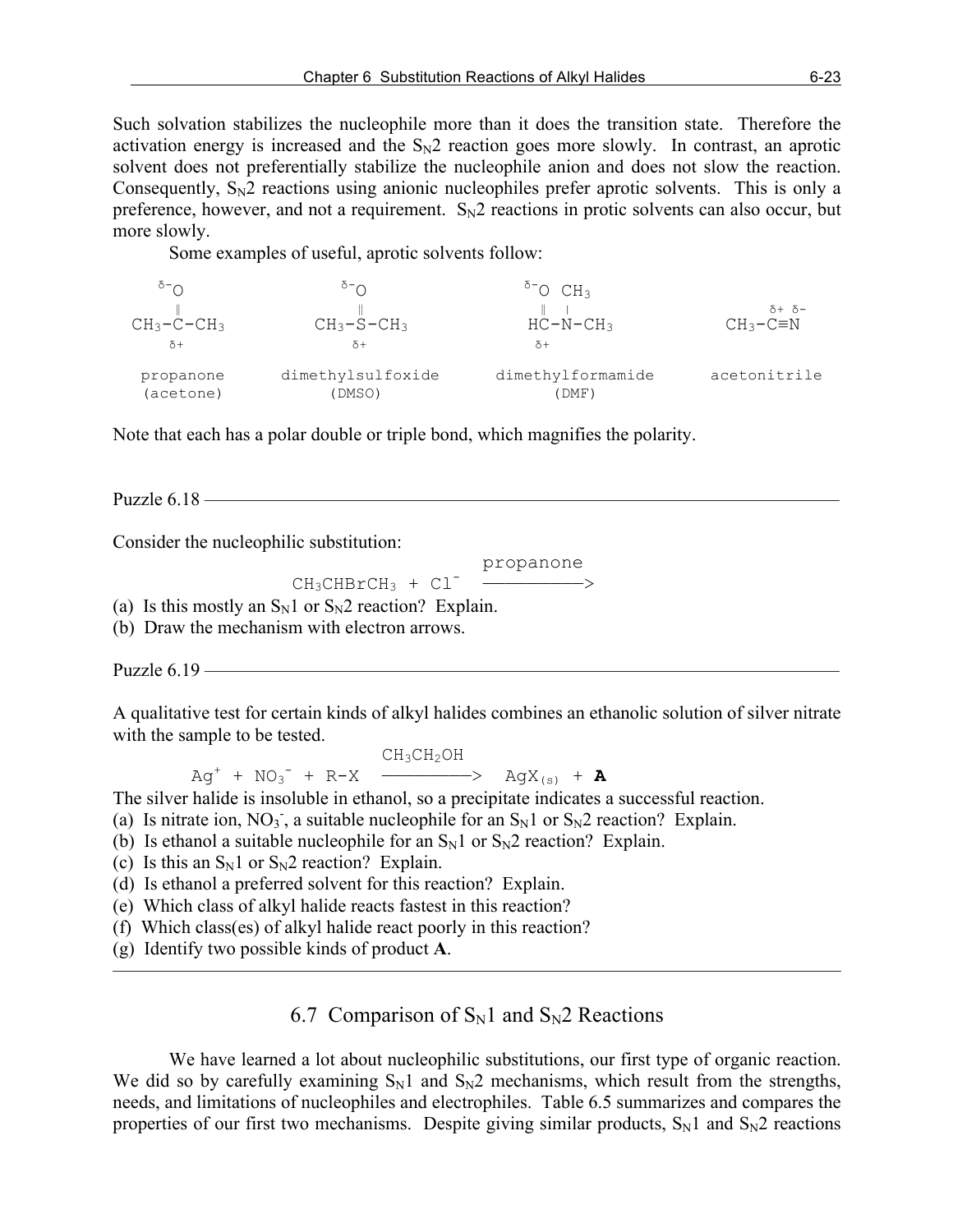differ strongly in how they reach these products. It would be very difficult to remember all of this information without a clear vision of the  $S_N2$  and  $S_N1$  mechanisms and a sure sense of the structural features of reactants and intermediates. Do not just memorize this information, but understand how these properties result from molecular structure. In particular, note how many properties of an  $S_N$ 1 reaction derive from its intermediate carbocation.

These properties apply to pure  $S_N1$  and  $S_N2$  reactions, which lie at opposite ends of a continuum of nucleophilic substitutions. Other reactions that lie along this continuum combine some of the properties of these two extremes. Their complexity does not warrant discussion in this text. Also, both  $S_N1$  and  $S_N2$  can occur in a reaction mixture with borderline properties.

|                     | $S_N2$                                                                                                | $S_N1$                                                                |
|---------------------|-------------------------------------------------------------------------------------------------------|-----------------------------------------------------------------------|
| Kinetics            | 1st order in 2 reactants<br>both reactants in rls                                                     | 1st order in elie<br>only elie in rls                                 |
| Number of steps     | 1<br>strong nuc doesn't wait                                                                          | 2 or more<br>nuc awaits strong elie                                   |
| Elie L group        | Weak base needed<br>$e.g. X^-$<br>stable byproduct                                                    | Identical to $S_N2$                                                   |
| Elie C skeleton     | $CH_3 > 1^{\circ} > 2^{\circ}$ ; not 3°<br>minimize steric hindrance                                  | $3^\circ$ > 2°; not 1° or CH <sub>3</sub><br>stabilize C <sup>+</sup> |
| Nucleophile         | Strong needed:<br>strong base or soft nuc<br>e.g. $-0^-$ , $-N5$ , $Cl^-$ , $Br^-$<br>soft, weak elie | Weak preferred<br>e.g. HOH, ROH<br>strong C <sup>+</sup> elie         |
| Solvent             | Aprotic preferred usually<br>e.g. propanone, DMSO, DMF<br>avoid H bonding of nuc <sup>-</sup>         | Protic preferred<br>e.g. HOH, MeOH, EtOH<br>H bond rls TS             |
| Stereochemistry     | Inversion of configuration<br>stereoselective                                                         | Inversion & retention<br>C <sup>+</sup> not stereoselective           |
| $C^+$ rearrangement | Never<br>$no C+$                                                                                      | Sometimes<br>for suitable C <sup>+</sup>                              |
|                     | rls = rate-limiting step; nuc = nucleophile; elie = electrophile                                      |                                                                       |

Table  $6.5$  Summary of  $S_N2$  and  $S_N1$  Nucleophilic Substitutions

Puzzle 6.20 -

To facilitate an  $S_N2$  reaction at the expense of an  $S_N1$  reaction, how should one adjust the following features?

(a) nucleophile concentration (b) nucleophilicity (c) solvent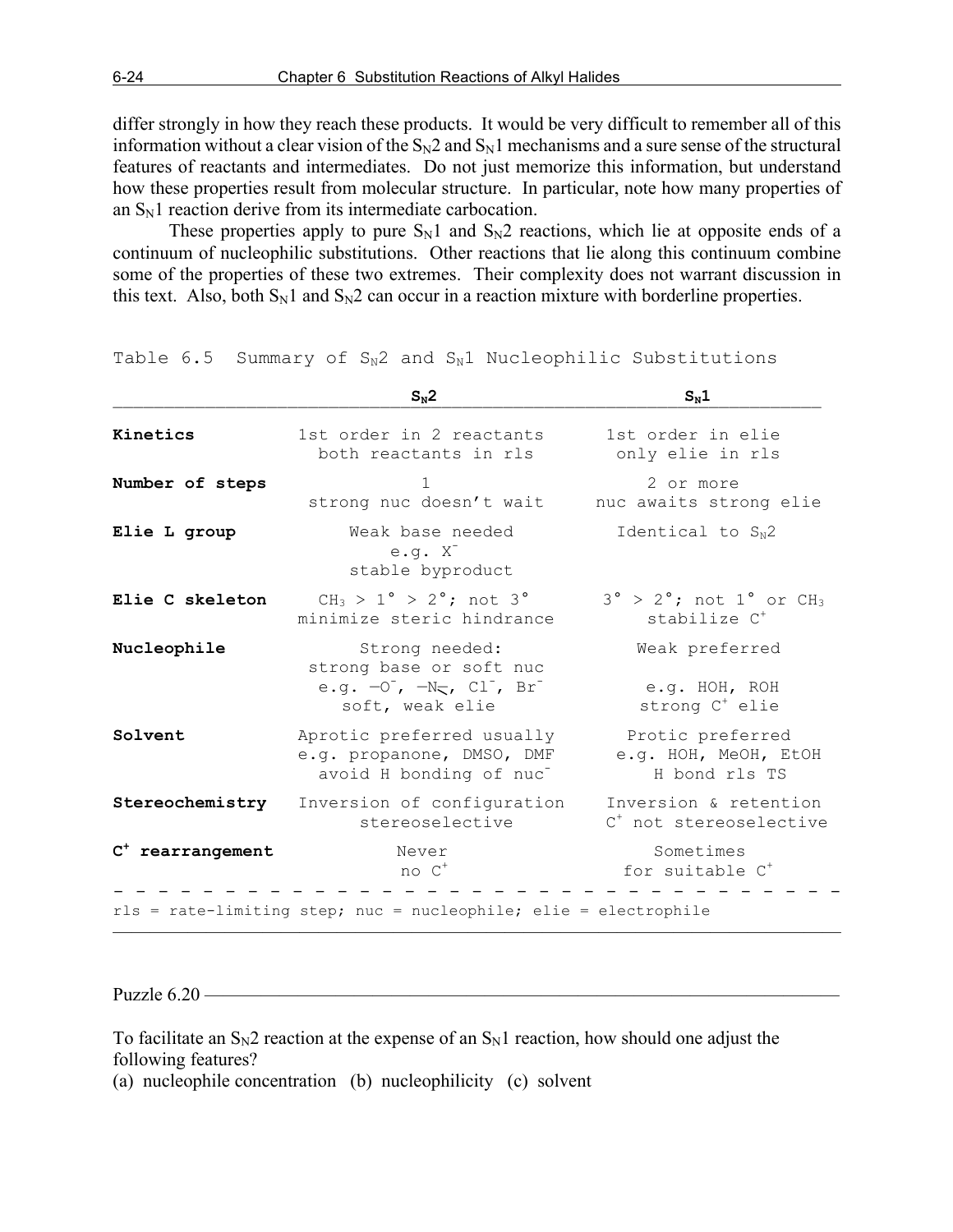Puzzle  $6.21$  —

To facilitate an  $S_N1$  reaction at the expense of an  $S_N2$  reaction, how should one adjust the following features?

(a) nucleophile concentration (b) nucleophilicity (c) solvent

### 6.8 Synthetic Considerations

 $\overline{\phantom{a}}$  , and the contract of the contract of  $\overline{\phantom{a}}$ 

One important, challenging kind of problem in organic chemistry is determining reactants needed to make a desired organic compound. Solving these synthetic puzzles entails writing one or more reactions without writing the mechanistic steps.

A great variety of organic compounds can be synthesized by nucleophilic substitutions of alkyl halides. Our two kinds of nucleophilic substitutions, however, are not equally useful. With preferred methyl or primary halides,  $S_N2$  reactions are generally better for synthesis because they tend to have fewer competing reactions. Even with preferred tertiary halides,  $S_N1$  reactions are inevitably plagued by competing reactions. We will discuss this competition in the form of elimination reactions in Chapter 7.

An  $S_N$ 2 reaction always forms a bond between the  $\alpha$  carbon of the electrophile and the nucleophilic atom. The nucleophilic atom might be oxygen, nitrogen, carbon, phosphorous, sulfur or halogen. Table 6.6 shows some of the types of nucleophiles and products found in  $S_N2$ reactions.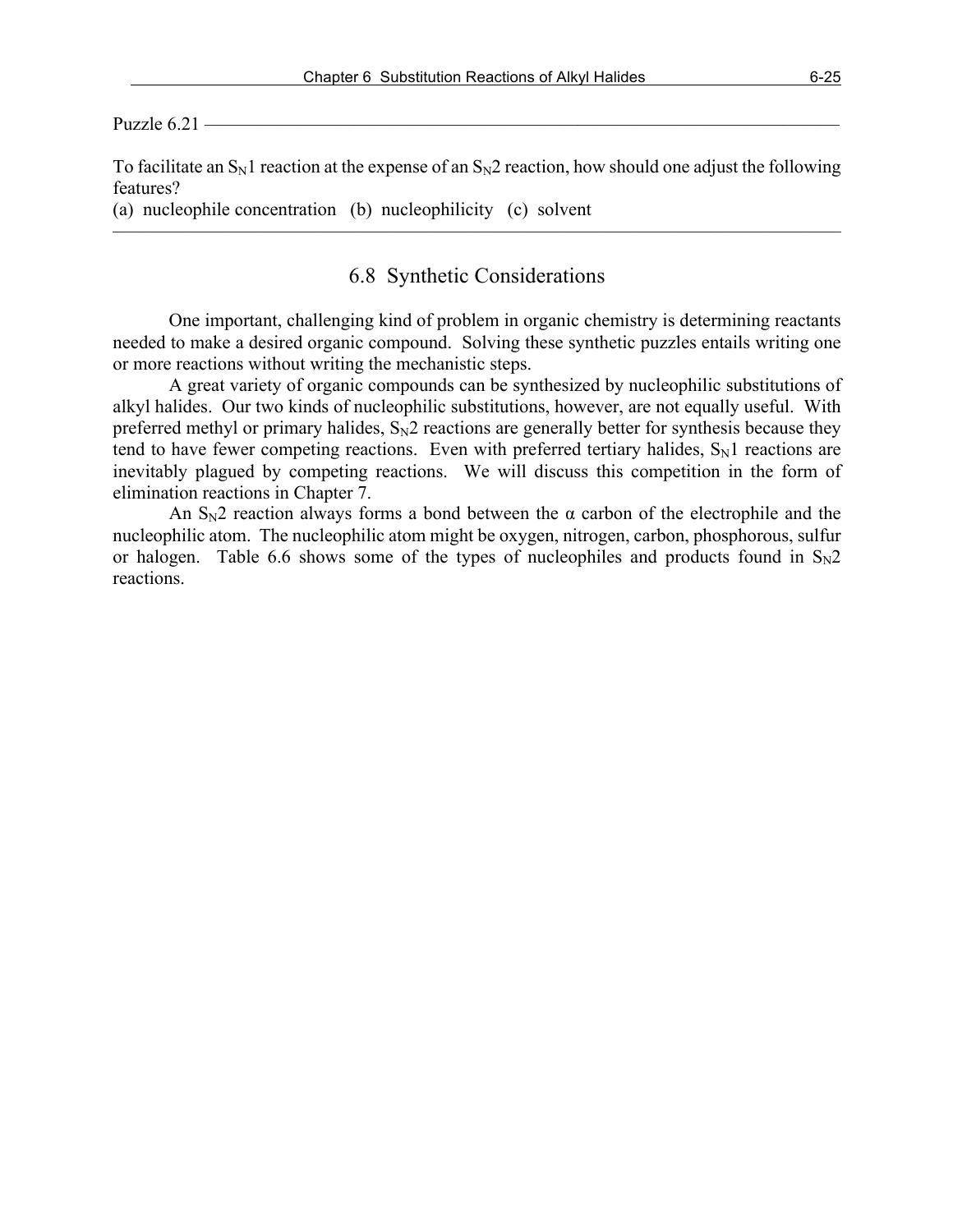| Nucleophile                                                                                  | $S_N2$ Product  | Product name    |
|----------------------------------------------------------------------------------------------|-----------------|-----------------|
| HO:                                                                                          | $HO-R$          | Alcohol         |
| $R' - \ddot{Q}$ :                                                                            | $R'$ -0- $R$    | Ether           |
| $\stackrel{-N-}{\scriptstyle \smash{\scriptstyle \mathcal{N}}}$                              | $ +$<br>$-N-R$  | Ammonium ion    |
| $\begin{array}{c} \dots \\ -{\mathbf{P}} \quad \\ \longmapsto \\ \shortparallel \end{array}$ | $ +$<br>$-P-R$  | Phosphonium ion |
| HS:                                                                                          | $HS - R$        | Thiol           |
| $R' - S$ :                                                                                   | $R'$ -S-R       | Thioether       |
| $:\ddot{\mathbf{x}}$ :                                                                       | $X-R$           | Alkyl halide    |
| $N=C$ :                                                                                      | $N=C-R$         | Nitrile         |
| $-C=CC:$                                                                                     | $-C= C-R$       | Alkyne          |
| $R'$ -MgX $(R':^-)$                                                                          | (poor reaction) |                 |
| $R'-Li$ $(R':^-)$                                                                            | (poor reaction) |                 |

 $nuc^{-}$  + R-X  $\longrightarrow$  nuc-R + X<sup>-</sup>

Table 6.6 Types of Nucleophiles and Products in  $S_N^2$  Reactions

Let us solve a synthetic problem by setting up an  $S_N2$  reaction with a strong  $S_N2$ nucleophile and preferably a methyl or primary halide electrophile. Using a nucleophilic substitution, how could we synthesize the following compound?

```
CH_3-CH_2-O-CH (CH<sub>3</sub>)<sub>2</sub>
synthetic target, 2-ethoxypropane
```
First, we should locate the bond to be formed in the product. A good choice here is one of the two oxygen-carbon bonds because nucleophilic oxygens react well with electrophilic carbons. Because a primary halide surpasses a secondary halide as an  $S_N2$  electrophile, we choose to make the bond between the oxygen and the *primary* carbon. Accordingly, the electrophile is any  $CH<sub>3</sub>CH<sub>2</sub>X$ , for example,  $CH<sub>3</sub>CH<sub>2</sub>Cl$ . The nucleophile must be strong and the nucleophilic atom must be oxygen. A good choice is <sup>-</sup>OCH(CH<sub>3</sub>)<sub>2</sub>, a strong, not too bulky base and so a strong nucleophile. Thus, a good method for synthesizing the desired product follows: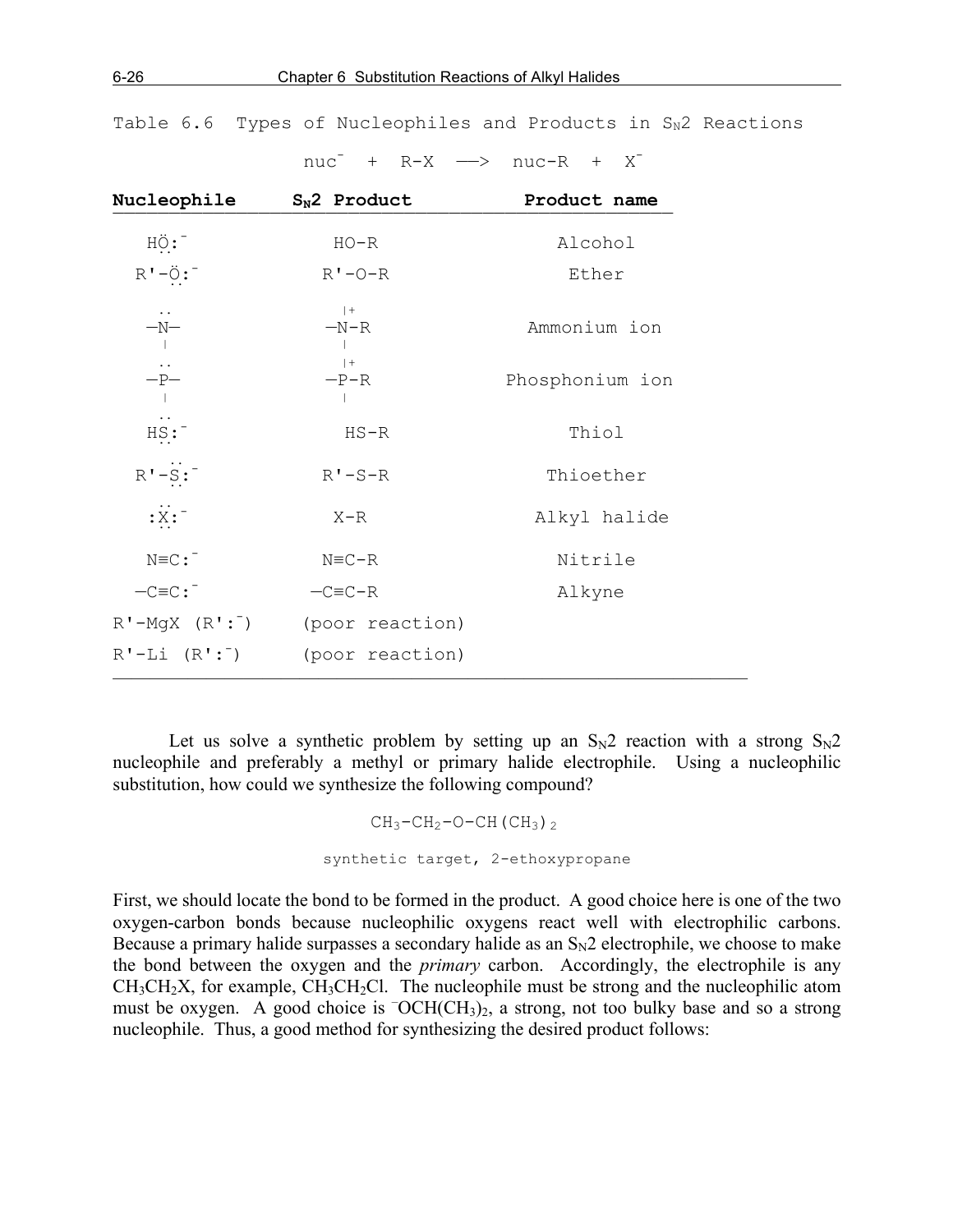|                                 |             | $S_{\rm M}$ 2 |                                                                                        |  |
|---------------------------------|-------------|---------------|----------------------------------------------------------------------------------------|--|
|                                 |             |               | $CH_3CH_2-Cl$ + $^-O-CH (CH_3)$ 2 - $\longrightarrow$ $CH_3CH_2-O-CH (CH_3)$ + $Cl^-\$ |  |
| chloroethane<br>1° electrophile | 2-propoxide |               | 2-ethoxypropane                                                                        |  |

Consider a less effective synthesis of this ether:

 slower  $CH_3CH_2-O^-$  +  $Cl-CH~(CH_3)$  2 ---------->  $CH_3CH_2-O-CH~(CH_3)$  +  $Cl^$  ethoxide 2-chloropropane 2-ethoxypropane 2° electrophile

The more sterically hindered secondary electrophile slows this  $S_N2$  reaction and allows more competition from elimination reactions (Chapter 7). Once again, a good sense of nucleophiles and electrophiles underlies understanding organic reactions.

Puzzle 6.22 ————————————————————

Show feasible reactants that could readily yield the following products by nucleophilic substitutions:

(a) N≡CCH<sub>3</sub> (b)  $(CH_3)_3CSCH_3$  (c) CH<sub>3</sub>CHOHCH<sub>3</sub> (d) CH<sub>3</sub>CH<sub>2</sub>NHCH<sub>3</sub>

Puzzle  $6.23$  —

Cysteine is one the amino acids that compose proteins. In water at pH 7, it has this structure:

 $H_3N^+$  $\begin{array}{ccccc}\n\text{H}_3\text{N}^+ & \text{O} \\
\text{I} & \text{II}\n\end{array}$ 

 $HS-CH<sub>2</sub>-CH-C-O<sup>-</sup>$ 

Assume that you want to efficiently ethylate its sulfur.

(a) At about which  $[H^+]$  would cysteine be in a form that allows ready ethylation of its sulfur. Use Table 4.1 (Section 4.2).

(b) Specify a reagent that would ethylate the cysteine's sulfur.

## 6.9 Grignard Reagents

———————————————————————————————————————

Not all substitution reactions of alkyl halides are  $S_N1$  or  $S_N2$ . A different kind of substitution reaction generates an interesting and important compound called a **Grignard reagent** (F. A. Victor Grignard, France, 1871-1935).

ether with the state of the state of the state of the state of the state of the state of the state of the state of the state of the state of the state of the state of the state of the state of the state of the state of the  $R-X$  + Mg  $\longrightarrow$   $R-MqX$ R = alkyl, phenyl, alkenyl metal Grignard reagent  $X = CL$ , Br, I

Because carbon is bonded directly to magnesium, a Grignard reagent is also called an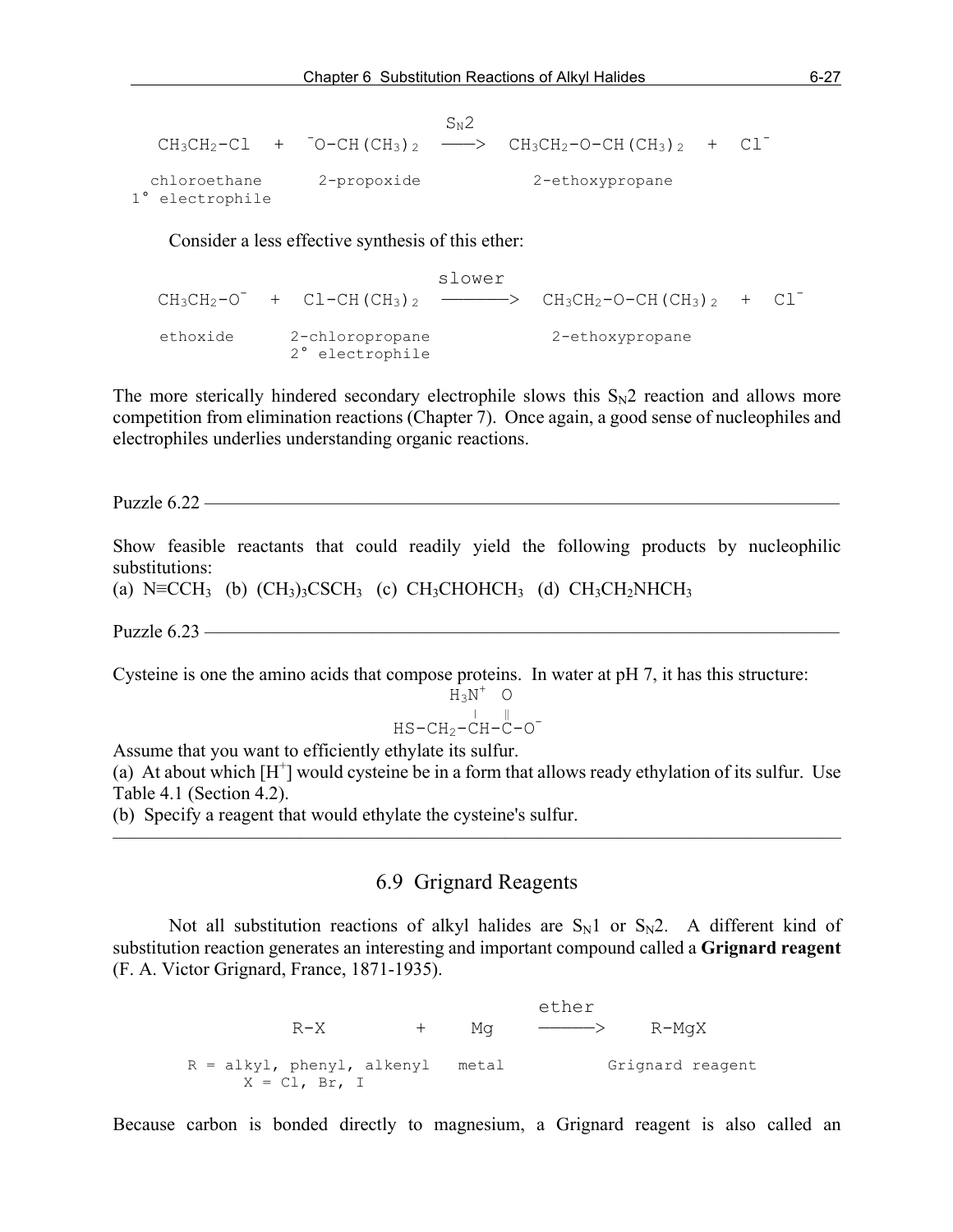organomagnesium reagent. It is made with magnesium metal, not a magnesium salt. This reaction works with any class of alkyl halide: methyl, primary, secondary, or tertiary. In addition, phenyl halides (Ph-X, Section 1.3B) and alkenyl halides (i.e., vinyl halides,  $-C=C-X$ ) can generate

Grignard reagents. The mechanism of this reaction is not well established but involves radicals with unpaired electrons. The ether solvent, usually diethyl ether (ethoxyethane) or tetrahydrofuran (oxolane), assists the reaction by solvating the Grignard reagent.

The unusual charge on the carbon group makes Grignard reagents so important:

```
 δ- δ+
R-MgX \cong R:<sup>-+</sup>
                                            \mathrm{R}: \mathrm{~}^+ \mathrm{M}aX
           very polar covalent bond ionic bond
               actual structure exaggerated, useful structure
```
The 1.2 electronegativity of magnesium, a metal, is much less than the 2.5 electronegativity of carbon, a nonmetal (Table 1.7, Section 1.9A). The large difference greatly polarizes their covalent bond and gives the carbon a large partial negative charge, though not quite a formal anionic charge. Actually, the Grignard reagent reacts like a carbanion, so let us visualize and sometimes write the carbon with an exaggerated formal negative charge to express its reactivity.

**Organolithium reagents** resemble Grignard reagents in structure, preparation, and reactivity. They, too, have a metal attached to a carbon: RLi. They, too, are prepared by reacting a metal (not a salt) with an alkyl, phenyl, or alkenyl halide:

|                                                        | $R - X$ | + 2 Li --> | $R-L1$ | + LiX |
|--------------------------------------------------------|---------|------------|--------|-------|
| R = alkyl, phenyl, alkenyl metal organolithium reagent |         |            |        |       |

They, too, have a very polar covalent bond, which approximates an ionic bond and makes organolithium reagents react like carbanions:

| $\frac{\delta - \delta +}{\delta - I \cdot i}$ |                               | $R:$ <sup>-+</sup> Li |  |
|------------------------------------------------|-------------------------------|-----------------------|--|
| very polar covalent bond                       |                               | ionic bond            |  |
| actual structure                               | exaggerated, useful structure |                       |  |

Indeed, the similarities between analogous organolithium and Grignard reagents are so strong that they are interchangeable in many reactions.

These are our first two types of **organometallic reagents,** which have a less electronegative metal directly attached to a carbon with a more or less full negative charge. Two other organometallic compounds are cyanide ion and acetylide ion salts:

 | |  $N\equiv C:$   $^{-+}M$  $-C\equiv C:$   $^{-+}M$  $N \equiv C : \begin{matrix} -^+M & -C \equiv C : \begin{matrix} -^+M & -C-MgX & -C-L \end{matrix} \end{matrix}$  cyanide salt acetylide salt Grignard reagent organolithium reagent four organometallic "carbanions"

 $M<sup>+</sup>$  symbolizes a metal ion, such as sodium or potassium ion. All four organometallic compounds are strong bases because carbon is neither electronegative nor soft enough to greatly stabilize its base electron pair (Sections 4.9A-B). Their weak conjugate acids with small  $K_a$  values confirm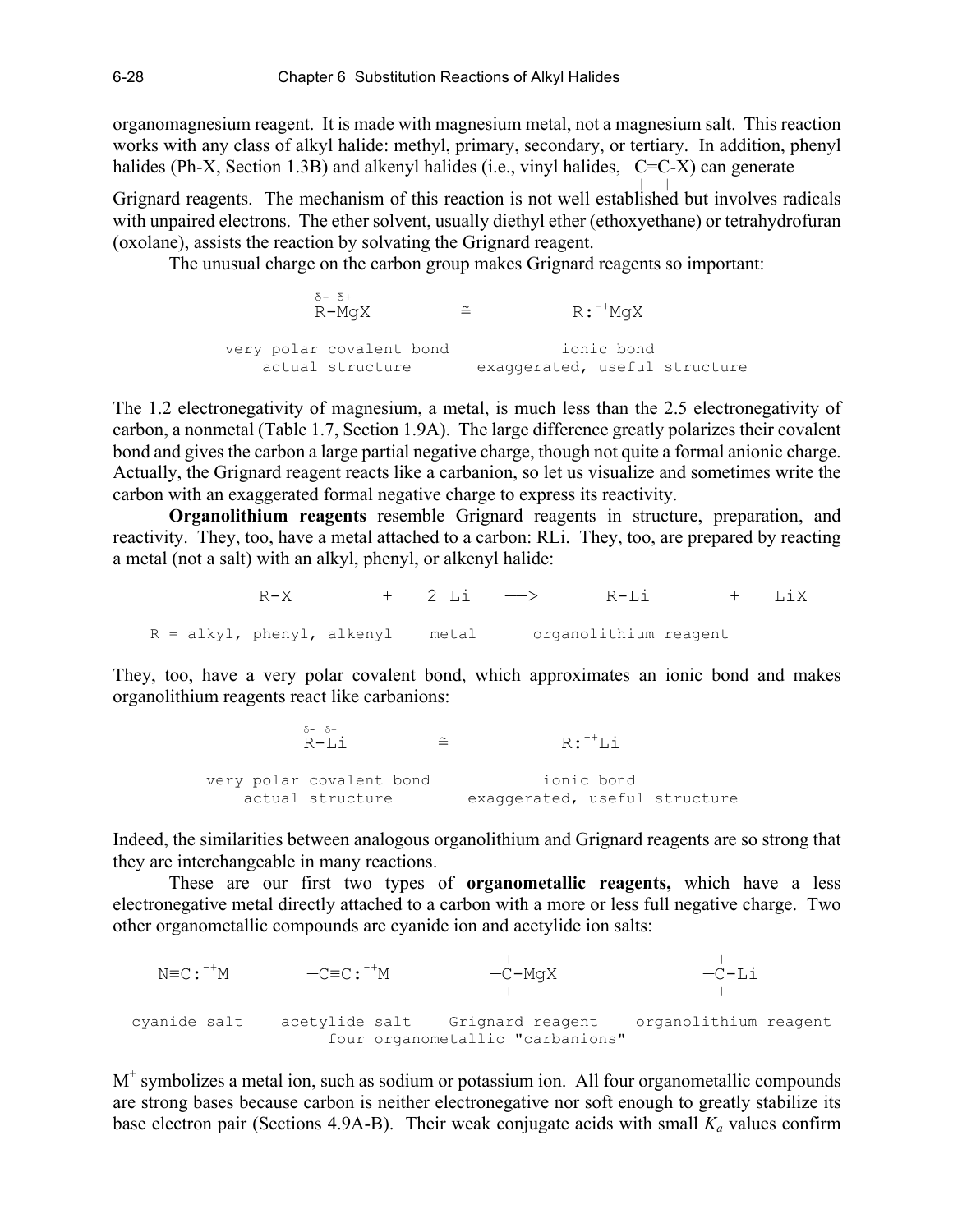their strong basicities:

```
 | | |
N≡C-H > —C≡C-H > —C=C-H > —C−H
   K<sub>a</sub>: 6 x 10<sup>-10</sup> 10<sup>-25</sup> 10<sup>-44</sup> 10<sup>-50</sup>
        acidities of conjugate acids of organometallic compounds
```
A Grignard (or organolithium) reagent is especially basic because of its  $sp^3$  or  $sp^2$ , not sp, base atom (Section 4.9F).

Their strong basicities make organometallic reagents very sensitive to acids, even when the carbanions are needed as non-base nucleophiles. Even the weakly acidic alcohols and water react very quickly with Grignard reagents. For example:

 $CH_3-O-H$  +  $H_3C-H_2C-H_2C-MgBr$  -->  $CH_3-O^-$  +  $H_3C-H_2C-H_2C-H$  $K_a$  10<sup>-16</sup> propyl Grignard  $K_a$  10<sup>-50</sup>

So, it is important to avoid such protic functional groups in solvents and reagents when making Grignard reagents or when using them as non-base nucleophiles, their usual role.

Yet, as strong bases, these organometallic reagents are also strong nucleophiles. Table 6.6 (Section 6.8) indicates that cyanide and acetylide ions react with suitable alkyl halides in  $S_N2$ reactions. This table, however, also shows that a Grignard or organolithium reagent does not ordinarily react with these electrophiles in good yield. Other reactions, often involving radicals, give a mixture of products.



We will find a carbon electrophile appropriate for a Grignard reagent in Section 10.8B.

———————————————————————————————————————

Puzzle  $6.24$  —

Outline a synthesis of benzene from chlorobenzene.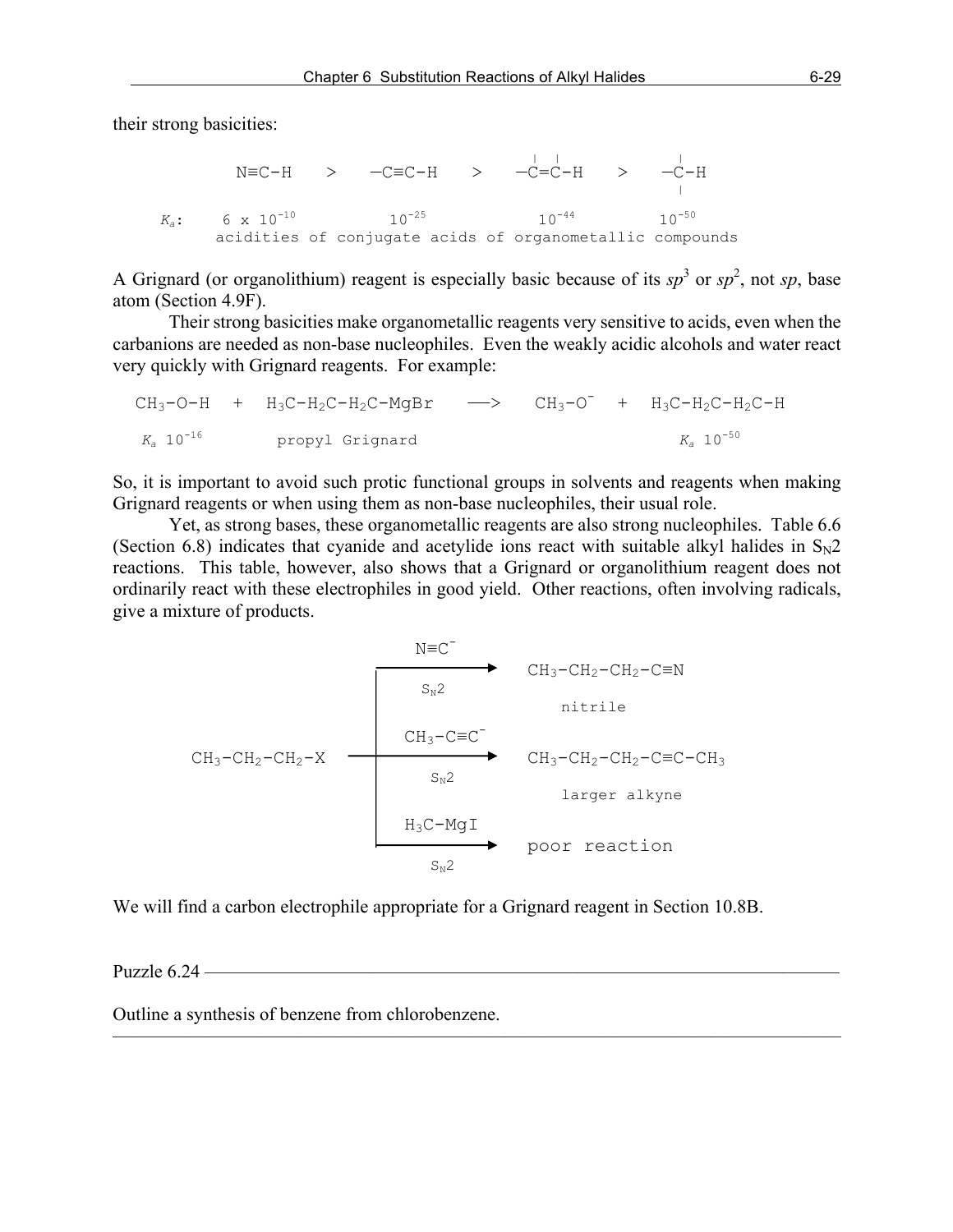# Chapter Summary

1. The boiling points of simple alkyl halides increase with the size of the molecule because of increasing dispersion forces. Simple alkyl halides do not dissolve well in water.

2. An  $S_N$ 2 reaction, a bimolecular nucleophilic substitution, is first order in both nucleophile and electrophile with a one-step mechanism.

3. An  $S_N$ 2 reaction is stereoselective with inversion of configuration at the  $\alpha$  carbon.

4. Alkyl substitution at the  $\alpha$  carbon of the electrophile hinders an  $S_N2$  reaction. So a methyl halide reacts fastest, whereas a tertiary halide is too bulky to react in an  $S_N2$  reaction.

5. Because of its soft, weak electrophile, an  $S_N2$  reaction with an alkyl halide requires a nucleophile that is a strong or a soft base. A nucleophile with very large overall bulk hinders an  $S_N2$  reaction.

6. An  $S_N$ 1 reaction, a unimolecular nucleophilic substitution, is first order in the electrophile and zero order in the nucleophile.

7. Both  $S_N2$  and  $S_N1$  reactions require an electrophile with a leaving group that is a stable, weak base, such as any of the halide ions.

8. In the first, rate-limiting step of the multistep mechanism, the  $S_N1$  electrophile dissociates into a carbocation, the key factor in an  $S_N1$  reaction.

9. Alkyl substitution at the  $\alpha$  carbon of the electrophile promotes an  $S_N1$  reaction by stabilizing the carbocation intermediate with hyperconjugation. Tertiary halides react fastest, whereas methyl and primary halides normally do not react by an  $S_N1$  mechanism.

10. Because of its very reactive carbocation intermediate, an  $S_N1$  reaction does not need a strong nucleophile but actually prefers a weak nucleophile that is weakly basic to minimize competing reactions.

11. Because of its symmetric, planar carbocation intermediate, a pure  $S_N1$  reaction is not stereoselective.

12. Some  $S_N1$  reactions undergo carbocation rearrangements to yield constitutional isomers.

13. An  $S_N$ 1 reaction prefers a protic solvent to hydrogen bond with the anion generated in the ratelimiting step. An  $S_N2$  reaction with an anionic nucleophile prefers an aprotic solvent to avoid hydrogen bonding with the nucleophile.

14. Having less competition,  $S_N2$  reactions, especially those with methyl or primary halides, are generally used instead of  $S_N1$  reactions to synthesize a wide variety of products.

———————————————————————————————————————

# Additional Puzzles

6.25 In each of the following pairs, decide which compound has the higher boiling point. Explain each answer.

(a) BrCH<sub>2</sub>CH<sub>3</sub>, BrCH<sub>3</sub> (b) CH<sub>3</sub>CH<sub>2</sub>CH<sub>3</sub>, CH<sub>3</sub>CHClCH<sub>3</sub>

(c)  $BrCH_2CH_2CH_2CH_3$ ,  $ICH_2CH_2CH_2CH_3$  (d)  $CH_3CHICH_3$ ,  $ClCH_2CH_3$ 

6.26 (a) How would doubling the volume of solution, by increasing the amount of solvent without increasing the amounts of nucleophile and electrophile, affect the rate of an  $S_N2$  reaction and the rate of an  $S_N1$  reaction?

(b) How could you adjust the amount of solvent to favor an  $S_N1$  reaction over an  $S_N2$  reaction?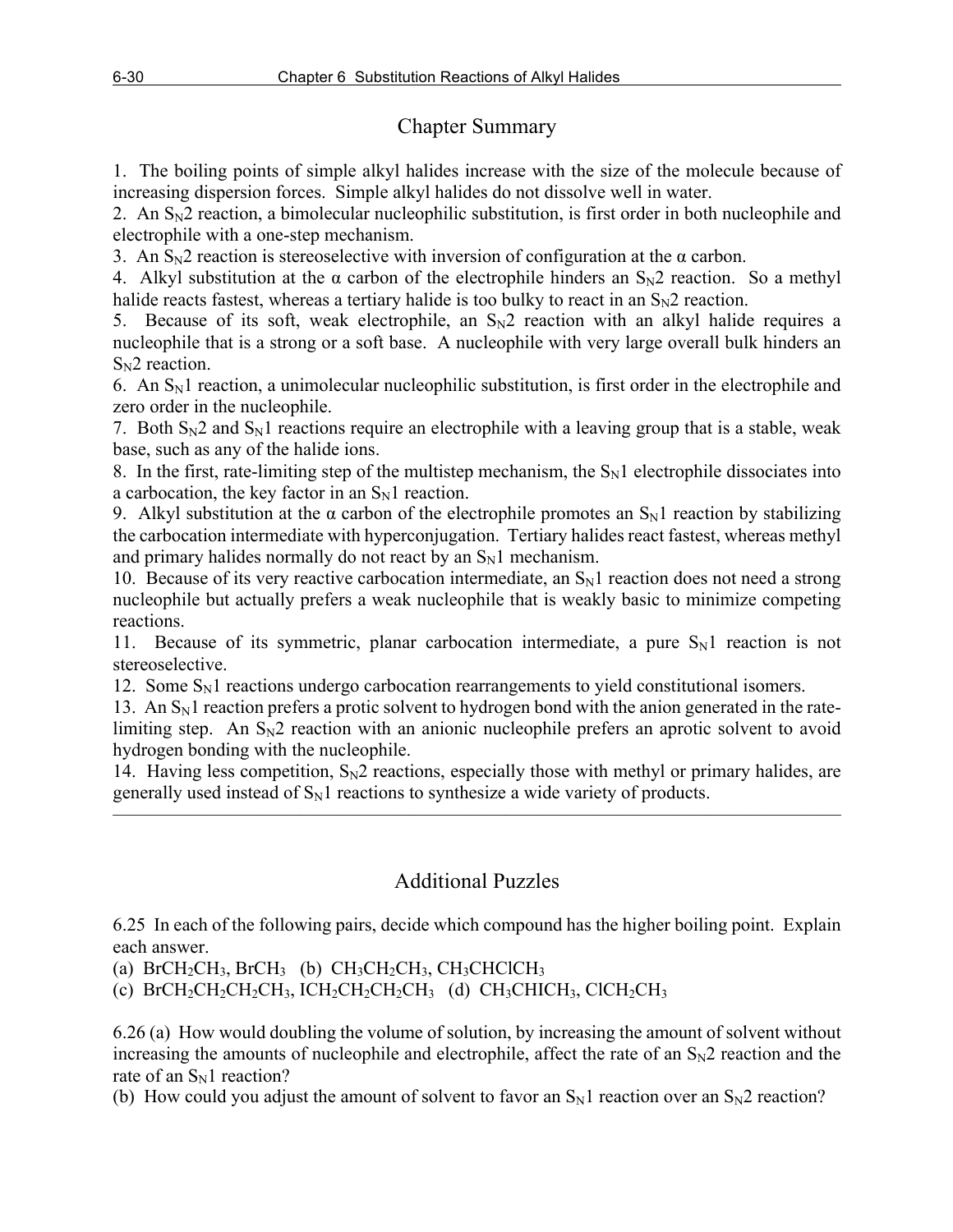6.27 Consider a nucleophilic substitution reaction of (*R*)-2-chloropentane with iodide ion.

(a) Suggest a solvent that would favor an  $S_N2$  over an  $S_N1$  reaction.

(b) Suggest a solvent that would favor an  $S_N1$  over an  $S_N2$  reaction.

(c) Show the mechanism for the  $S_N2$  reaction with electrophile and organic product(s) in three dimensions.

(d) Show the mechanism for the  $S_N1$  reaction with electrophile and organic product(s) in three dimensions.

6.28 Consider bromide ion bonding to an oxonium ion at the α carbon, the cationic oxygen, or the hydrogen in five different reactions:

 Br Br + | |  $\text{CH}_3\text{OH}_2$  + Br<sup>-</sup>  $\longrightarrow$  CH<sub>3</sub>Br or CH<sub>3</sub>OH<sub>2</sub> or CH<sub>3</sub>OH or BrOH<sub>2</sub> or HBr

(a) Which of the products seem feasible? Explain in terms of leaving groups or the octet rule.

(b) Does the oxygen with its formal positive charge attract the nucleophile directly to it?

6.29 In each pair of nucleophilic substitution reactions, decide which will react faster. Explain each choice.

|                                                                            |  |                  |  | (a) $CH_3CH_2Br + Cl^- \longrightarrow$ or $CH_3CH_2Br + HS^- \longrightarrow$ |                    |
|----------------------------------------------------------------------------|--|------------------|--|--------------------------------------------------------------------------------|--------------------|
|                                                                            |  |                  |  | (b) $CH_3CH_2Br + Cl^- \longrightarrow$ or $CH_3CH_2OH + Cl^- \longrightarrow$ |                    |
| (c) $CH_3CH_2Br + Cl^- \longrightarrow$ or $CH_3Br + Cl^- \longrightarrow$ |  |                  |  |                                                                                |                    |
|                                                                            |  | $(CH_3)$ , $S=O$ |  |                                                                                | CH <sub>3</sub> OH |
|                                                                            |  |                  |  | (d) $CH_3CH_2Br + Cl^-$ ----------> or $CH_3CH_2Br + Cl^-$                     |                    |

6.30 Consider all  $C_7H_{13}Br$  constitutional isomers with a cyclohexane ring. Decide which should be most reactive in:

(a) a nucleophilic substitution reaction with hydroxide ion in propanone solvent.

(b) a nucleophilic substitution reaction with methanol solvent.

6.31 The rate of the nucleophilic substitution of 2-chloro-2-methylpropane in aqueous solution is largely unaffected by the presence or absence of a small amount of sodium hydrosulfide, NaSH. Yet the presence of sodium hydrosulfide leads to an additional organic product.

(a) Use this information alone to determine whether an  $S_N2$  or  $S_N1$  reaction is occurring?

(b) Indicate the organic products when the hydrosulfide is present.

6.32 Draw the organic products from the nucleophilic substitution reactions of chloroethane with the following reagents. Assume a suitable, unreactive solvent. If no such reaction occurs, say so. (a) NaBr (b) LiOH (c)  $H_2O$  (d)  $H^+$  (e)  $H_2$  (f)  $H_2NCH_3$  (g) CH<sub>3</sub>ONa (h) CH<sub>3</sub>OH (i) CH<sub>3</sub>C≡CNa (j) LiCN (k) NaSH (l) NaSCH<sub>3</sub> (m)  $(C_6H_5)_{3}P$ 

6.33 Draw the organic products from the nucleophilic substitution reactions of 2-chloro-2 methylpropane with the following reagents. Assume a suitable, unreactive solvent. If no such reaction occurs, say so.

(a) NaBr (b) LiOH (c)  $H_2O$  (d)  $H^+$  (e)  $H_2$  (f)  $H_2NCH_3$  (g) CH<sub>3</sub>ONa (h) CH<sub>3</sub>OH (i) CH<sub>3</sub>C≡CNa (j) LiCN (k) NaSH (l) NaSCH<sub>3</sub> (m)  $(C_6H_5)$ <sub>3</sub>P

6.34 The cubic molecule below is whimsically called iodocubane.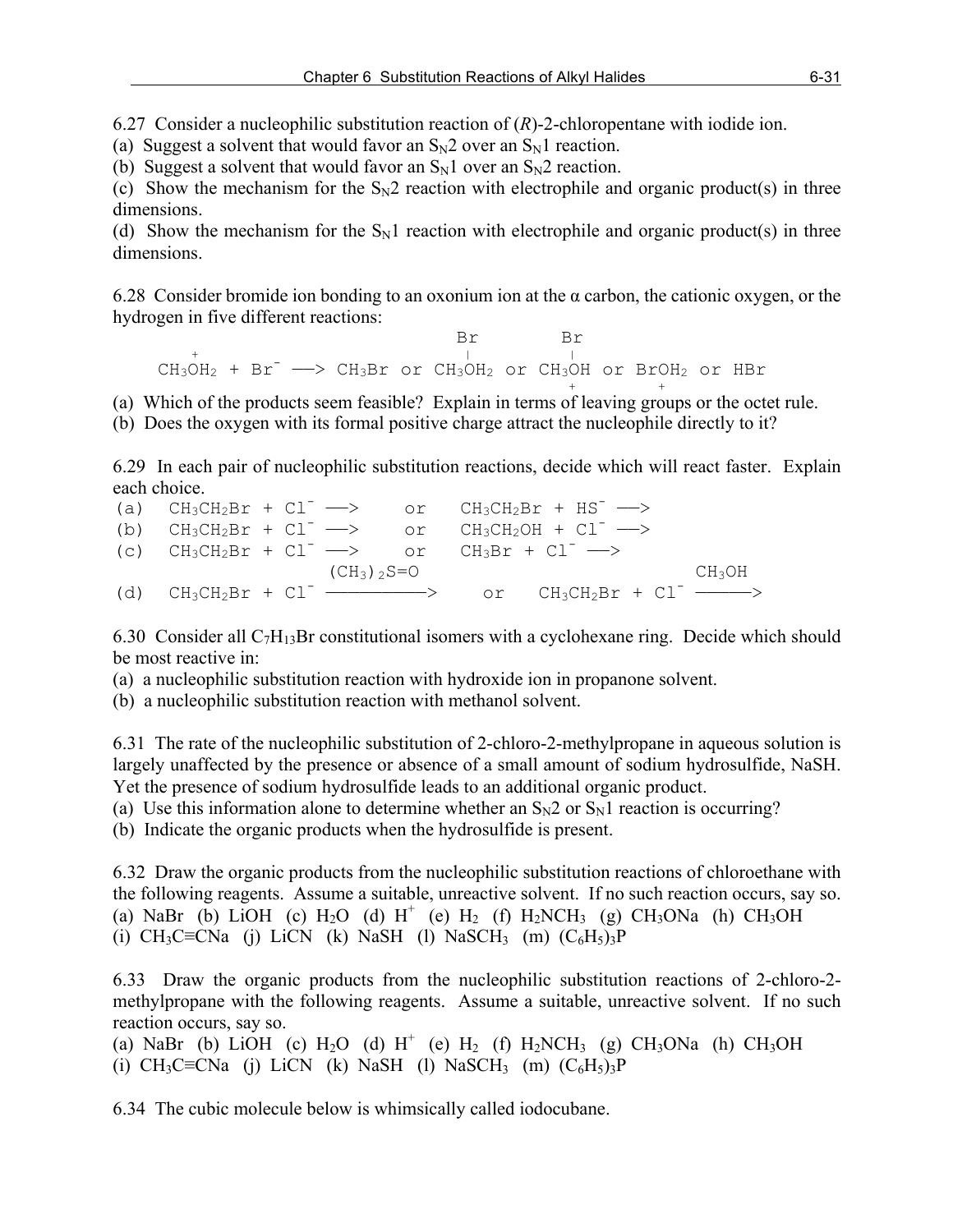

- $\mathbf I$ (a) Would it react readily in an  $S_N2$  reaction? Explain.
- (b) Why would it not react readily in an  $S_N1$  reaction? Explain.

6.35 Benzyl bromide,  $C_6H_5-CH_2-Br$ , can react with water in an  $S_N1$  reaction.

- (a) Draw the mechanism and organic product.
- (b) Why is the apparently primary carbocation intermediate feasible?

6.36 (a) Draw the mechanism for the reaction:



(b) What is the unusual kind of rearrangement during this reaction, and why does it occur?

6.37 In each pair of electrophiles, decide which compound would more quickly undergo an  $S_N2$ reaction with an anion nucleophile. Then decide which compound would more quickly undergo an  $S_N1$  reaction. Explain each choice.

(a)  $(CH_3)_2CHCl$  or  $(CH_3)_3CCl$  (b)  $(CH_3)_2CHCl$  or  $(CH_3)_2CHl$ 

(c)  $(CH_3)$ <sub>2</sub>CHCl in dimethylsulfoxide (DMSO) or in ethanol

6.38 (a) How can chloroethane be converted into a stable organic compound that is very soluble in water.

(b) Explain why the product is soluble in water.

(c) Which organic compound, the reactant or product, has the higher boiling point? Explain.

6.39 Find a *single* alkyl halide that can be converted into all of the following products: (a) BrCH<sub>2</sub>CH<sub>2</sub>CH<sub>3</sub> (b) CH<sub>3</sub>CH<sub>2</sub>CH<sub>2</sub>SH (c) CH<sub>3</sub>CH<sub>2</sub>CH<sub>2</sub>OCH<sub>3</sub> (d) HC=CCH<sub>2</sub>CH<sub>2</sub>CH<sub>3</sub> (e)  $CH_3CH_2CH_2C\equiv N$  (f)  $CH_3CH_2CH_2OH$  (g)  $CH_3CH_2NHCH_2CH_2CH_3$ Indicate the reagent(s) needed for each conversion.

6.40 One molecule of 4-bromobutylamine,  $H_2NCH_2CH_2CH_2CH_2Br$ , reacts with itself in an intramolecular nucleophilic substitution reaction to form a cyclic compound.

(a) Draw the cyclic product and the mechanism. (b) Write the rate equation.

A competing reaction is intermolecular nucleophilic substitution between two molecules of 4 bromobutylamine.

(c) Draw the organic product. (d) Write the rate equation.

(e) Suggest a way to favor the cyclization over the competing reaction.

6.41 Consider the nucleophilic substitution reaction: